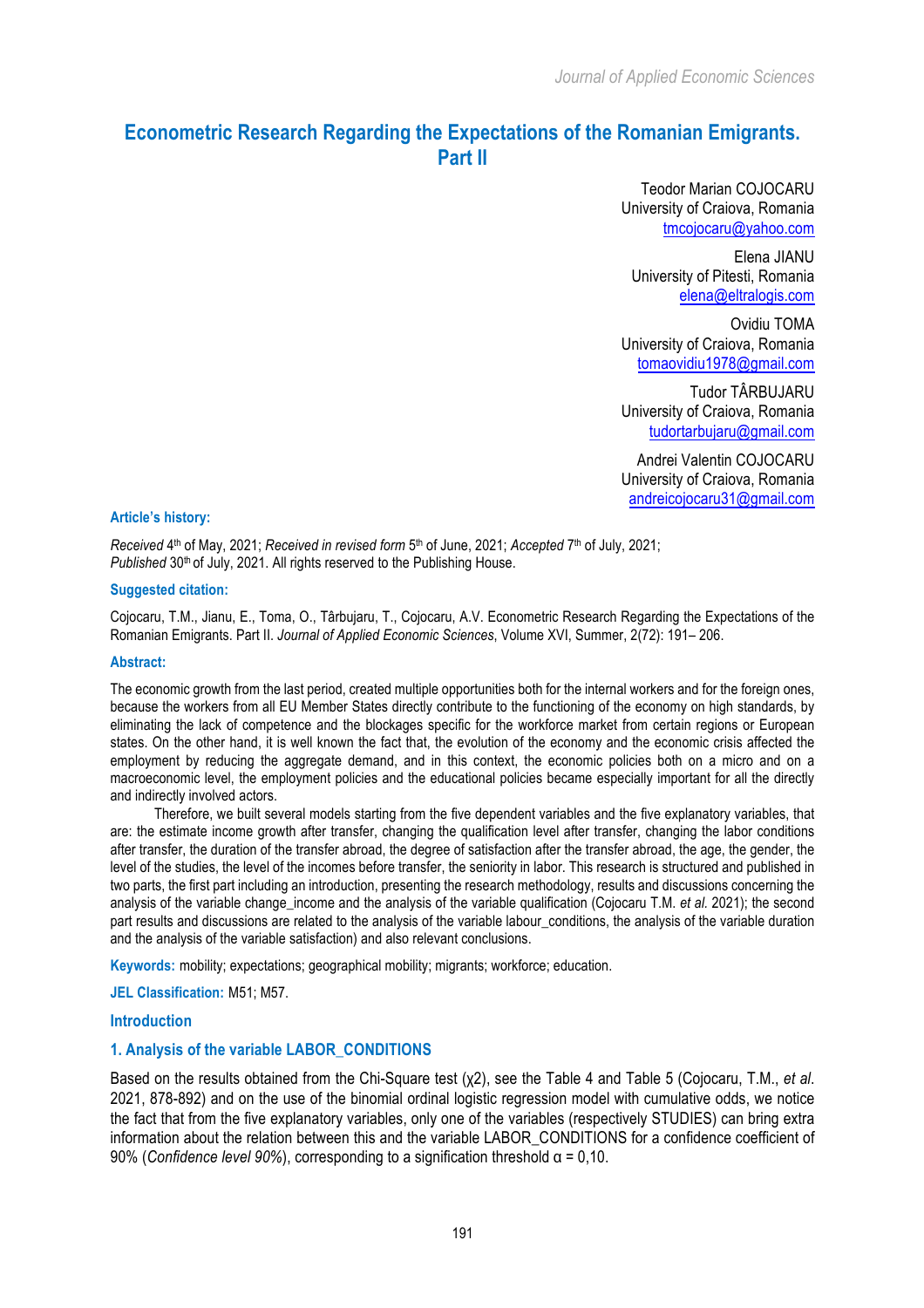

Figure 1 Distribution of the answers regarding the influence STUDIES on the LABOR\_CONDITIONS

As we can notice from Figure 1, the frequency of the answers from the investigation based on the variable STUDIES offers extra information regarding the changes of the variable LABOUR\_CONDITIONS. Therefore, after the transfer abroad people with 10 grades vocational school expect to find equal or at least equal conditions with the ones before the transfer, whereas after graduating higher studies, there are higher expectations that the labor conditions will significantly change. The parameters of the relation LABOR\_CONDITIONS = f(STUDIES) are presented in the Table 20:

|           |                                                                | Estimate | Wald  | Sig,     | <b>ODD</b> | STUDII=10  |       |       |
|-----------|----------------------------------------------------------------|----------|-------|----------|------------|------------|-------|-------|
|           |                                                                | in (odd) |       |          |            | <b>ODD</b> | Prob. | Prob. |
| Threshold | [LABOUR CONDITIONS = easier]                                   | $-1.325$ | 6.050 | 0.414    | 0,270      | 0.116      | 0.104 | 0,104 |
|           | [LABOUR CONDITIONS = same]                                     | 1.782    | 10.45 | $0.001*$ | 5,940      | 1,000      | 0,500 | 0,604 |
| Location  | [STUDIES = 10 grades/ vocational<br>school]                    | $-0.831$ | 1.032 | $0.031*$ | 0,440      |            |       |       |
|           | [STUDIES = average studies (high<br>school)]                   | 0.377    | 0.423 | 0.516    | 1,460      |            |       |       |
|           | <b>ISTUDIES</b><br>university<br>studies<br>$=$<br>(Bachelor)] | 0.284    | 0.229 | 0.632    | 1,330      |            |       |       |
|           | [STUDIES = university studies (MA/<br>$PhD$ ]                  | 0a       |       |          |            |            |       |       |

Table 1. The assessed values of the parameters of the model LABOR\_CONDITIONS= f(STUDIES)

*Note: Confidence level:* \* *=95%,* \*\**=99%; a This parameter is set to zero because it is redundant. Source*: own calculations using SPSS

Analyzing the results obtained from the tests on the hypothesis regarding the statistical signification of the values of the parameters of the model, in the case of the dependent variable, except from [LABOUR\_CONDITIONS = easier], for the other parameters, the null hypothesis H<sub>0</sub> 3 is rejected and the alternative hypothesis H<sub>1</sub> 3 is accepted. In consequence, the parameters are significant from a statistical point of view (offer relevant information).

For the explanatory variable STUDIES = 10 grades/vocational school, the value of the corresponding coefficient is significant from a statistical point of view.

In this case, the general form of the model will be:

$$
ln(odds_i) = \alpha_i + \beta_{[CONDT]I|_MUNC\text{\AA}=Mai\ ușoare]}; i = 2
$$

 $odd_i = e^{\alpha_i + \beta_{[CONDT]}}$ MUNCĂ=Mai ușoare] (1)

Based on the equation (1), the models and the chance-values corresponding for the migrants have a degree equivalent with:

$$
odd_{[LABOUR\hbox{ }\text{COMDITIONS}} = e^{-1.325 - 0.831} = 0.116 \tag{2}
$$

The marginal probabilities corresponding to the dependent variable LABOUR\_CONDITIONS for the factorial variable [STUDIES=10 degrees/vocational school] are presented in the Table 2. From the analysis of the information obtained, it results that for the respondents graduating 10 degrees/vocational school, the chance to have easier labor conditions than in the country after the transfer abroad is 0,116 (corresponding to an odd of

*Source*: Own calculations using SPSS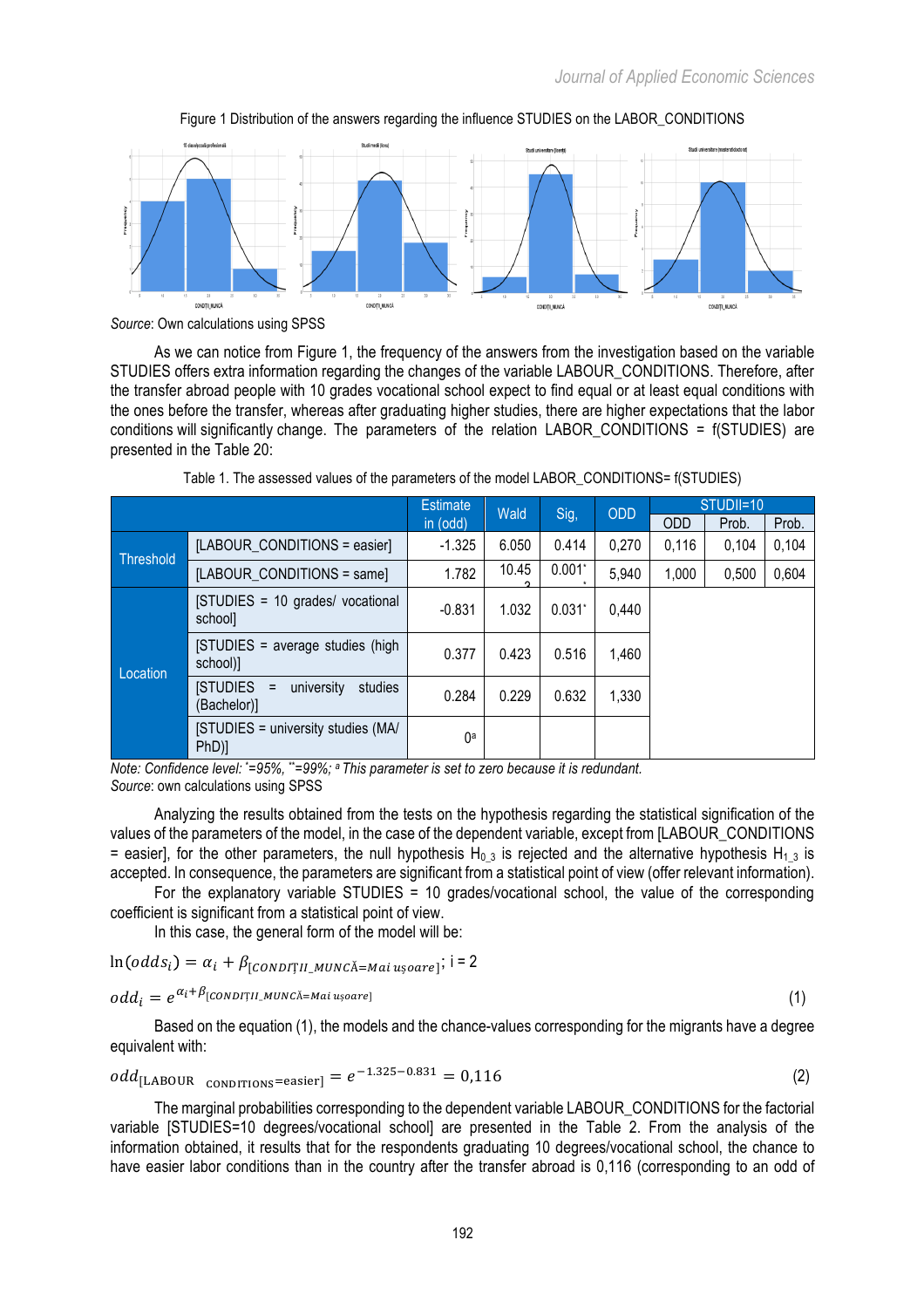10,4%), and the chance to have the same labor conditions as those in the country is 1,000 (corresponding to a odd of 50%).

As for the influence of the explanatory variable, AGE, the cumulated probabilities and the chance coefficients (table 3) point out the fact that in the case of the respondents younger than 25 years, the chance to keep the same labor conditions and after the transfer abroad is of 0,382 (corresponding to a odd of 61,9%), for the respondents aged between 26-35 years the chance is 0,414 (respectively 70,7% odd), for the respondents between 36-45 years the chance is of 0,368 (respectively 58,3% odd), for the migrants aged between 45-55 years the chance is of only 0,386 (respectively a odd of 62,9,0%), and for the respondents older than 55 years, the same chance of keeping the same labor conditions is of 0,429 (corresponding to an odd of 75,0%).

| Table 2. Assessed probabilities and marginal probabilities of the variable LABOUR_CONDITIONS for the factorial variable |  |
|-------------------------------------------------------------------------------------------------------------------------|--|
| [STUDIES=10 grades/vocational school]                                                                                   |  |

| <b>STUDIES</b>              | <b>LABOUR CONDITIONS</b> |       |       |       |  |
|-----------------------------|--------------------------|-------|-------|-------|--|
|                             |                          |       |       |       |  |
|                             | РE                       | 0,400 | 0,500 | 0,100 |  |
| 10 grades/vocational school | <b>PM</b>                | 0,400 | 0,500 | 0,100 |  |
|                             | N                        | 10    | 10    |       |  |

*Note: AP – assessed probabilities, MP – marginal probabilities, N – number of respondents with 10 grades/vocational school Source*: own calculation, using SPSS

From the analysis of the available information, we can underline the fact that from all age groups included in the questionnaire, we can underline the fact that from all age groups included in the questionnaire, the migrants aged between 45-55 years have the highest probabilities (80,0%) to have the same conditions after the transfer as compared to those before the transfer, the migrants older than 55 years have the highest odd (24,9%) to have easier labor conditions, and the migrants between 45-55 years have the highest odd (20,0%) to have more difficult labor conditions after the transfer abroad. At the same time, we must underline the observation that the migrants above 55 years have a null odd (0,001%) to have heavier labor conditions after the transfer abroad.

| <b>Parameters</b>               |                   |                | <b>LABOUR CONDITIONS</b> |                |         |  |
|---------------------------------|-------------------|----------------|--------------------------|----------------|---------|--|
| Odd                             |                   |                |                          | $\mathfrak{p}$ | 3       |  |
|                                 |                   |                | 0,191                    | 0,619          | 0,190   |  |
|                                 | below 25<br>years | Cumulated odd  | 0,191                    | 0,810          | 1,000   |  |
|                                 |                   | <b>ODD</b>     | 0,160                    | 0,382          | 0,160   |  |
|                                 |                   | Odd            | 0,098                    | 0,707          | 0,195   |  |
|                                 | 26-35 years       | Cumulated odd  | 0,098                    | 0,805          | 1,000   |  |
|                                 |                   | <b>ODD</b>     | 0,089                    | 0,414          | 0,163   |  |
|                                 | 36-45 years       | Odd            | 0,229                    | 0,583          | 0,188   |  |
| <b>AGE</b>                      |                   | Cumulated odd  | 0,229                    | 0,812          | 1,000   |  |
|                                 |                   | <b>ODD</b>     | 0,186                    | 0,368          | 0,158   |  |
|                                 | 45-55 years       | Odd            | 0,171                    | 0,629          | 0,200   |  |
|                                 |                   | Cumulated odd  | 0,171                    | 0,800          | 1,000   |  |
|                                 |                   | <b>ODD</b>     | 0,146                    | 0,386          | 0,167   |  |
|                                 | above 55<br>yeas  | Odd            | 0,249                    | 0,750          | 0,001   |  |
|                                 |                   | Cumulated odd  | 0,249                    | 0,999          | 1,000   |  |
|                                 |                   | <b>ODD</b>     | 0,200                    | 0,429          | 0,001   |  |
|                                 |                   | below 25 years | 0,800                    | 0,890          | 160,000 |  |
| <b>ODD Ratio</b><br>(Reference: |                   | 26-35 years    | 0,445                    | 0,965          | 163,000 |  |
| above 55 years)                 |                   | 36-45 years    | 0,930                    | 0,858          | 158,000 |  |
|                                 |                   | 46-55 years    | 0,730                    | 0,900          | 167,000 |  |

*Source*: own calculations, using SPSS

Referring to the influence of the explanatory variable GENDER, the cumulated odds and the chance coefficients point out the fact that both for the female respondents, and for the masculine respondents, the chances to keep the same labor conditions after the transfer abroad are equal, respectively 0,390 (corresponding to an odd of 64%). We can still underline the fact that based on the analyzed data we can notice a higher odd for the female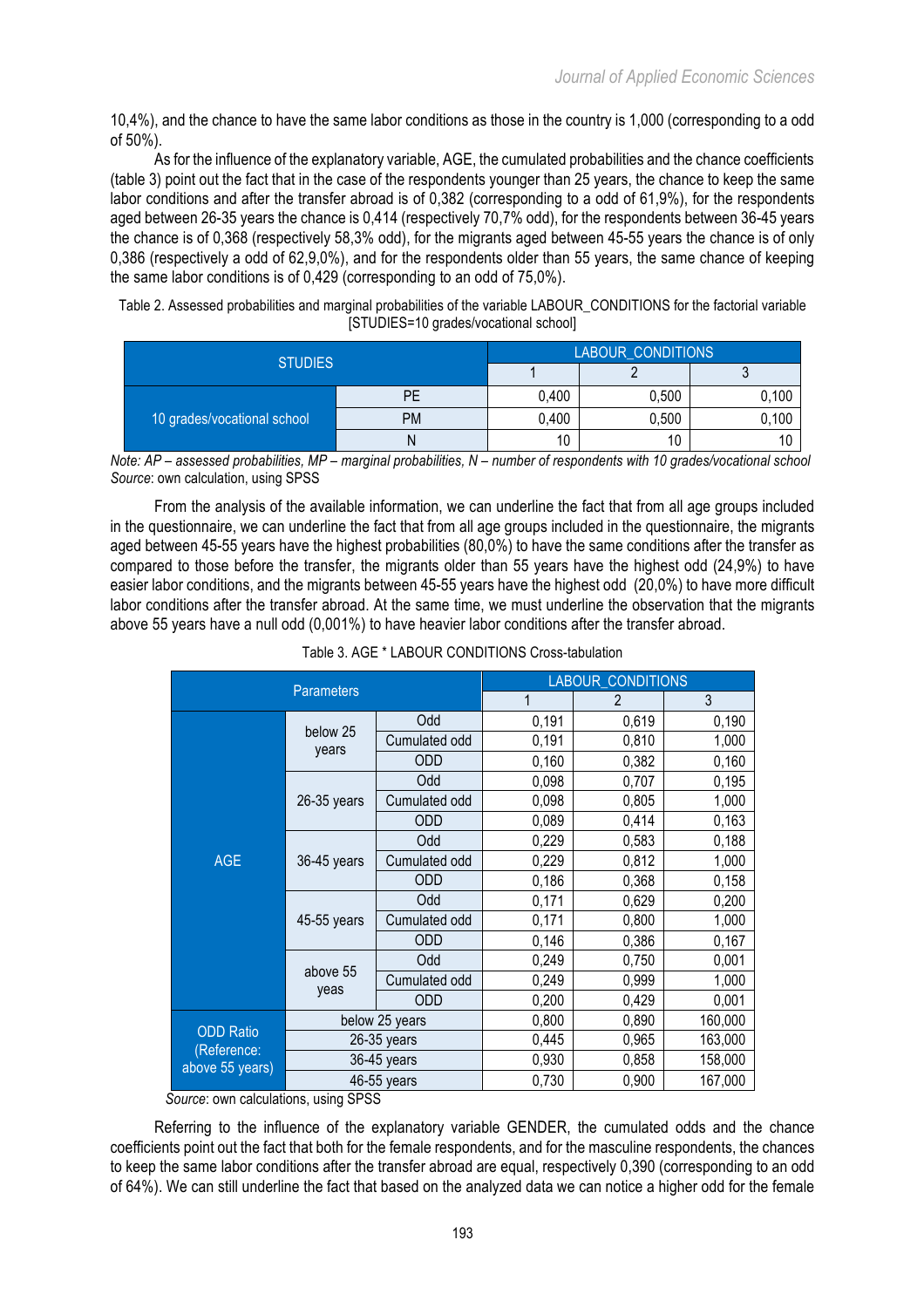migrants as opposed to the male migrants to benefit from easier labor conditions (23% as opposed to 16%), in exchange the male migrants have a higher odd than the female odds for more difficult labor conditions after the transfer abroad (20% as opposed to 13%) (Table 5).

Regarding the influence of the explanatory variable INCOME on the dependent variable LABOUR\_CONDITIONS, the cumulated odds, and the chance coefficients (Table 6) point out the fact that in the case of the respondents with an income before the transfer abroad of less than 2000 lei, had a chance of 0,395 (corresponding to an odd of 65,3%) to keep their labor conditions before the transfer abroad. Similarly, for the respondents with an income between 2001-2500 lei, the chance to keep their labour conditions after the transfer abroad is of 0,388 (representing an odd of 63,3%), for the migrants with an income between 2501-3500 lei the chance is of 0,375 (corresponding to an odd of 60%), and for the emigrants with a higher income than 3501 lei the chance to keep the same labour conditions is of 0,450 (that is an odd of 81,8%).

| <b>Parameters</b>                    |           |               | <b>LABOUR CONDITIONS</b> |       |       |  |  |
|--------------------------------------|-----------|---------------|--------------------------|-------|-------|--|--|
|                                      |           |               |                          |       |       |  |  |
|                                      |           |               | 0,160                    | 0,640 | 0,200 |  |  |
| <b>GENDER</b>                        | Masculine | Cumulated odd | 0,160                    | 0,800 | 1,000 |  |  |
|                                      |           | <b>ODD</b>    | 0,130                    | 0,390 | 0,170 |  |  |
|                                      | Feminine  | Odd           | 0,230                    | 0,640 | 0,130 |  |  |
|                                      |           | Cumulated odd | 0,230                    | 0,870 | 1,000 |  |  |
|                                      |           | <b>ODD</b>    | 0,180                    | 0,390 | 0,120 |  |  |
| <b>ODD Ratio (Reference: female)</b> |           |               | 0,722                    | 1,000 | 1,417 |  |  |

|  |  |  |  |  | Table 4. GENDER * LABOUR CONDITIONS Cross-tabulation |
|--|--|--|--|--|------------------------------------------------------|
|--|--|--|--|--|------------------------------------------------------|

*Source*: own calculations, using SPSS

At the same time, we should point out the fact that the highest chances for easier labor conditions after transfer are for the migrants registering an income in the interval 2001-3500 lei (chance 0,178, that is an odd of 21,7%). In exchange, the highest chances to experience more severe labor conditions goes to the migrants registering a lower income than 2000 lei before the transfer (chance 0,179, with an odd of 21,7%)

| <b>Parameters</b> |                    |               | <b>LABOUR CONDITIONS</b> |       |       |  |
|-------------------|--------------------|---------------|--------------------------|-------|-------|--|
|                   |                    |               |                          |       | 3     |  |
|                   | Less than          | Odd           | 0,130                    | 0,653 | 0,217 |  |
|                   | 2000 lei           | Cumulated odd | 0,130                    | 0,783 | 1,000 |  |
|                   |                    | <b>ODD</b>    | 0,115                    | 0,395 | 0,179 |  |
|                   | 2001-2500          | Odd           | 0,217                    | 0,633 | 0,150 |  |
|                   | lei                | Cumulated odd | 0,217                    | 0,850 | 1,000 |  |
| <b>INCOME</b>     |                    | <b>ODD</b>    | 0,178                    | 0,388 | 0,130 |  |
|                   | 2501-3500<br>lei   | Odd           | 0,200                    | 0,600 | 0,200 |  |
|                   |                    | Cumulated odd | 0,200                    | 0,800 | 1,000 |  |
|                   |                    | <b>ODD</b>    | 0,167                    | 0,375 | 0,167 |  |
|                   | Less than          | Odd           | 0,091                    | 0,818 | 0,091 |  |
|                   | 3501 lei           | Cumulated odd | 0,091                    | 0,909 | 1,000 |  |
|                   |                    | <b>ODD</b>    |                          | 0,450 | 0,083 |  |
| <b>ODD Ratio</b>  | Less than 2000 lei |               | 1,386                    | 0,878 | 2,157 |  |
| (Reference: more  |                    | 2001-2500 lei | 2,146                    | 0,862 | 1,566 |  |
| than 3501 lei)    |                    | 2501-3500 lei | 2,012                    | 0,833 | 2,012 |  |

Table 5. INCOME \* LABOUR\_CONDITIONS Cross-tabulation

*Source*: own calculations, using SPSS

Analyzing the influence of the explanatory variable SENIORITY (Table 5), based on the chance coefficients and the cumulated odds, we notice the fact that for the respondents with a seniority in work of 0-5 years before the transfer abroad, the chance to maintain the same labor conditions is of 0,382 (corresponding to an odd of 61,7%), and for the migrants with 5-10 years seniority the chance to keep the same labor conditions is 0,403 (corresponding to an odd of 67,5%). For the respondents with a seniority of 10-20 years 0,392 (corresponding to an odd of 64,5%) to keep the same labor conditions, while for the respondents with 20 seniority the chance is equal with 0,444, having an associated odd of 80,0%.

The highest chances to improve the labor conditions, respectively to have easier labor conditions after the transfer abroad belong to the migrants with a seniority of 10-20 years (chance 0,184, odd 22,6%). On the contrary,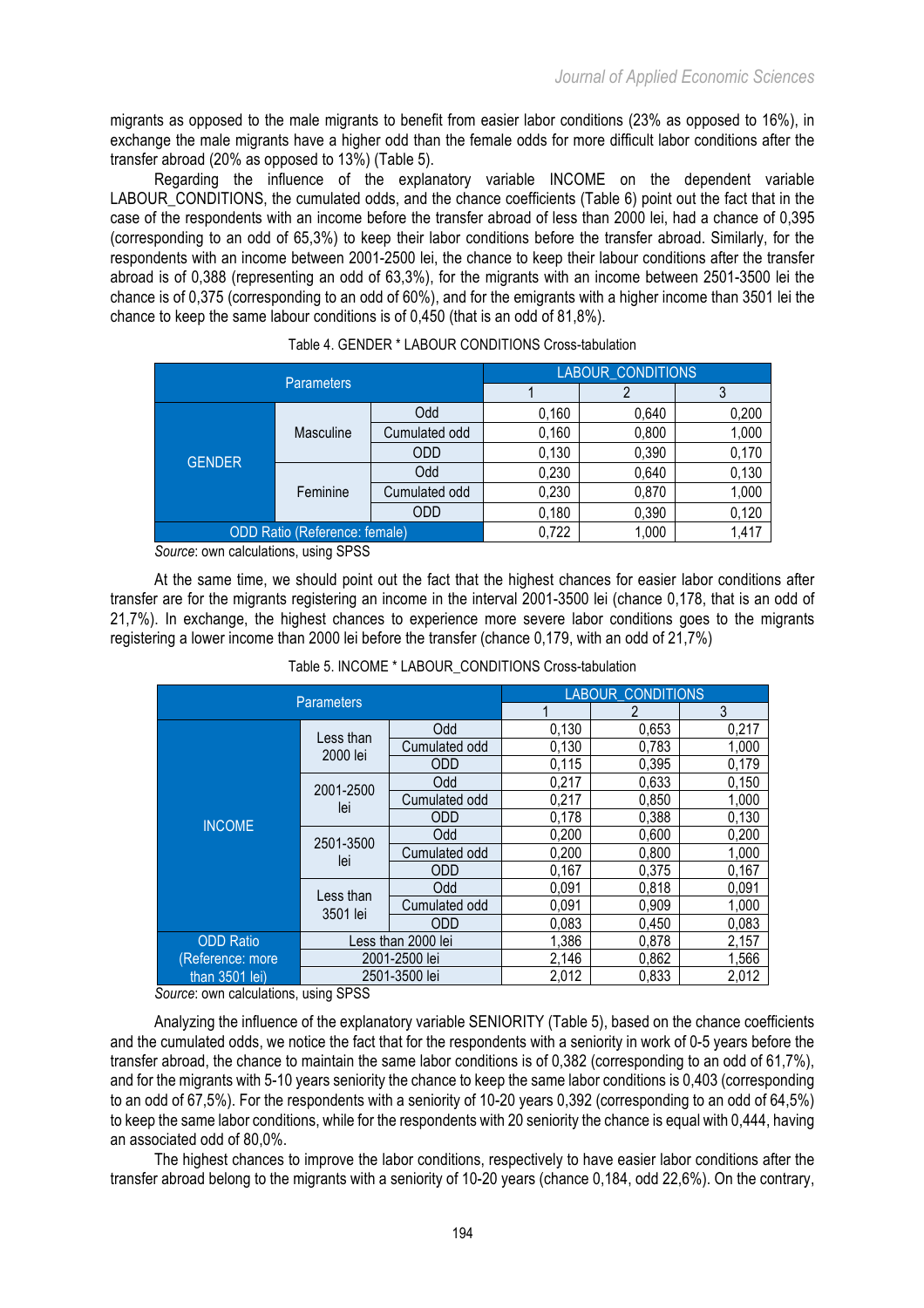the migrants with a seniority of 5-10 years have the highest odd to have more difficult conditions after the transfer abroad (chance 0,184, odd 22,5%).

|                  | <b>Parameters</b>         |               | <b>LABOUR CONDITIONS</b> |       |         |  |  |
|------------------|---------------------------|---------------|--------------------------|-------|---------|--|--|
|                  |                           |               | 1                        | 2     | 3       |  |  |
|                  |                           | Odd           | 0,198                    | 0,617 | 0,185   |  |  |
|                  | 0-5 years                 | Cumulated odd | 0,198                    | 0,815 | 1,000   |  |  |
|                  |                           | <b>ODD</b>    | 0,165                    | 0,382 | 0,156   |  |  |
|                  |                           | Odd           | 0,100                    | 0,675 | 0,225   |  |  |
|                  | 5-10 years                | Cumulated odd | 0,100                    | 0,775 | 1,000   |  |  |
| <b>SENIORITY</b> |                           | <b>ODD</b>    | 0,091                    | 0,403 | 0,184   |  |  |
|                  | $10-20$ years<br>above 20 | Odd           | 0,226                    | 0,645 | 0,129   |  |  |
|                  |                           | Cumulated odd | 0,226                    | 0,871 | 1,000   |  |  |
|                  |                           | <b>ODD</b>    | 0,184                    | 0,392 | 0,114   |  |  |
|                  |                           | Odd           | 0,199                    | 0,800 | 0,001   |  |  |
|                  |                           | Cumulated odd | 0,199                    | 0,999 | 1,000   |  |  |
|                  | years                     | <b>ODD</b>    | 0,167                    | 0,444 | 0,001   |  |  |
| <b>ODD Ratio</b> | 0-5 years                 |               | 0,988                    | 0,860 | 156,000 |  |  |
| (Reference:      |                           | 5-10 years    | 0,545                    | 0,908 | 184,000 |  |  |
| ABOVE 20 ani)    |                           | $10-20$ years | 1,102                    | 0,883 | 114,000 |  |  |

Table 6. SENIORITY \* LABOUR CONDITIONS Cross-tabulation

*Source*: own calculations, using SPSS

# **2. Analysis of the Variable: DURATION**

Continuing the analysis started, we notice that based on the results obtained by applying the Chi-Square (χ2), see Table 4 and Table 5) in order to use the binominal ordinal logistic regression model with cumulated probabilities, that one of the five explanatory variables, only one (that is INCOME) might bring extra information regarding the relations among these and the variable DURATION for a confidence coefficient of 90 (*Confidence level 90%*), corresponding to a significance threshold  $\alpha = 0,10$ .





*Source*: own calculations, using SPSS

As we can notice from Figure 2, the frequency of the answers obtained from the investigation based on the explanatory variable INCOME offer extra information regarding the changes of the dependent variable DURATION.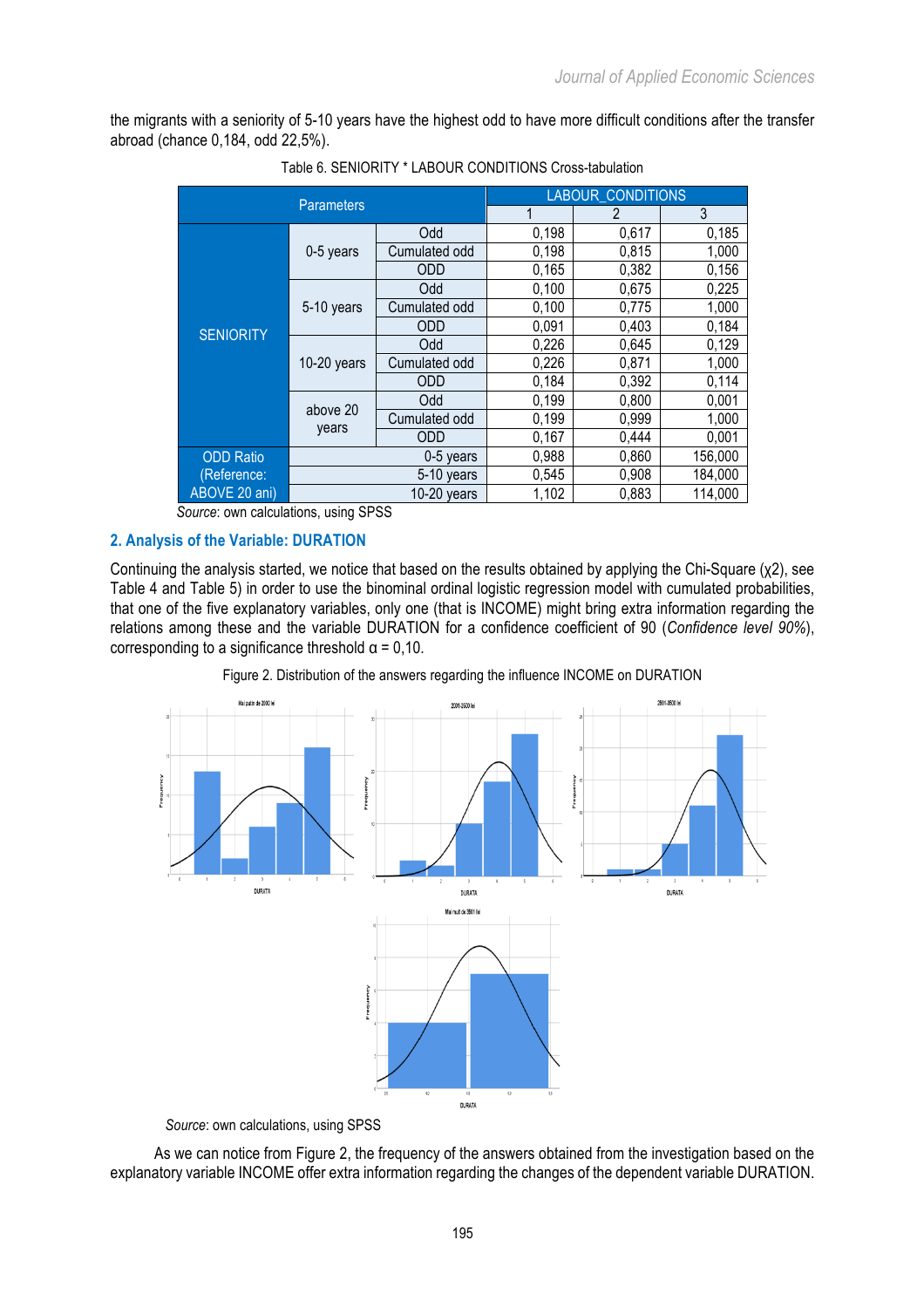Therefore, people with a lower income than 2000 lei willing to leave abroad for smaller periods of time than 1 year (seasonal work), in exchange people with a higher income higher than 3501 lei are more likely to leave the country for longer periods of time (5-10 years) for good. The parameters of the relations DURATION = f(INCOME) are presented in the Table 7.

|           |                                    |                                    |        |                      |            | [INCOME=less than 2000 lei] |                  |       |  |
|-----------|------------------------------------|------------------------------------|--------|----------------------|------------|-----------------------------|------------------|-------|--|
|           |                                    | <b>Estimate</b><br>Wald<br>in(odd) |        | Sig,                 | <b>ODD</b> | <b>ODD</b>                  | Cumulated<br>odd | Prob  |  |
|           | [DURATION=seasonal (under 1 year)] | $-2.173$                           | 21.639 | $0.000**$            | 0.042      | 0,020                       | 0,020            | 0,020 |  |
| Threshold | $[DURATION = 1-2 years]$           | $-0.857$                           | 18.113 | $0.000**$            | 0.057      | 0,073                       | 0.068            | 0,048 |  |
|           | [DURATION = $2-5$ years]           | $-0.260$                           | 9.063  | $0.003**$            | 0.141      | 0,132                       | 0,117            | 0,069 |  |
|           | $[DURATION = 5-10 years]$          | $-0.759$                           | 1.427  | 0.232                | 0.468      | 0,250                       | 0,200            | 0,131 |  |
|           | $[INCOME = Less than 2000 lei]$    | $-1.762$                           | 6.453  | $0.011$ <sup>*</sup> | 0.172      |                             |                  |       |  |
| _ocation  | $[INCOME = 2001 - 2500$ lei]       | $-0.887$                           | 1.704  | 0.192                | 0.412      |                             |                  |       |  |
|           | $[INCOME = 2501 - 3500$ lei]       | $-0.497$                           | 0.497  | 0.481                | 0.608      |                             |                  |       |  |
|           | $[INCOME = more than 3500 lei]$    | 0a                                 |        |                      |            |                             |                  |       |  |

| Table 7. The assessed values of the parameters model DURATION= f(VENIT) |  |
|-------------------------------------------------------------------------|--|
|-------------------------------------------------------------------------|--|

*Note: Confidence level: \*=95%, \*\*=99%; a This parameter is set to zero because it is redundant.* 

*Source*: own calculations using SPSS

Analyzing the results from testing the hypothesis regarding the statistical significance of the parameter values of the model, in the case of the dependent variable except for [DURATION = 5-10 years], for the other parameters the null hypothesis H<sub>0</sub> 3 is rejected and we accept the alternative hypothesis H<sub>1,3</sub>. In consequence, the parameters are significant from a statistical point of view (offer relevant information).

For the explanatory variable, only for the variable [INCOME = less than 2000 lei] the value of the corresponding coefficient from a statistical point of view.

In this case, the general form of the model will be:

$$
ln(odds_i) = \alpha_i + \beta_{[DURATA=5-10\,ani]}
$$
; i=1,2,3

$$
odd_i = e^{\alpha_i + \beta_{[DURATA=5-10\,ani]}} \tag{3}
$$

According to the equation (3), the models and the chance values corresponding to the migrants with a level of graduated studies is equivalent with:

 $odd_{\text{[DURATA=Sezonier (sub 1 an]}} = e^{-2.173 - 1.762} = 0.020$  $odd_{\text{[DURATA=1-2 ani]}} = e^{-0.857 - 1.762} = 0.073$  $odd_{\text{[DURATA=2-5 ani]}} = e^{-0.260 - 1.762} = 0.132$ 

The marginal odds corresponding to the dependent variable LABOUR\_CONDITIONS for the factorial variable [STUDIES=10 grades/vocational school] are presented in Table 8:

Table 8. The estimated odds and the marginal odds of the variable DURATION for the factorial variable [INCOME=less than 2000 lei]

| <b>INCOME</b>      |    | <b>DURATION</b> |       |       |       |       |  |  |
|--------------------|----|-----------------|-------|-------|-------|-------|--|--|
|                    |    |                 |       | u     |       | 5     |  |  |
|                    | PE | 0,280           | 0,040 | 0,130 | 0,200 | 0,350 |  |  |
| Less than 2000 lei | PM | 0,283           | 0,043 | 0,130 | 0,196 | 0,348 |  |  |
|                    | Ν  | 46              | 46    | 46    | 46    | 46    |  |  |

*Note: PE – estimated odd, PM – marginal odd, N – number of respondents with 10 grades-vocational school. Source*: own calculations, using SPSS

Analyzing the obtained information, it results that for the respondents with a lower income than 2000 lei the chance to leave the country for a duration of 5-10 years is of 0,250 (corresponding to an odd of 13,1%).

As for the influence of the explanatory variable AGE, the cumulated odds and the chance coefficients (Table 8) point out the fact that in the case of the respondents younger than 25 years, the chance to leave the country for good is 0,323 (corresponding to an odd 47,6%), for the respondents aged between 26-35 years the chance is 0,241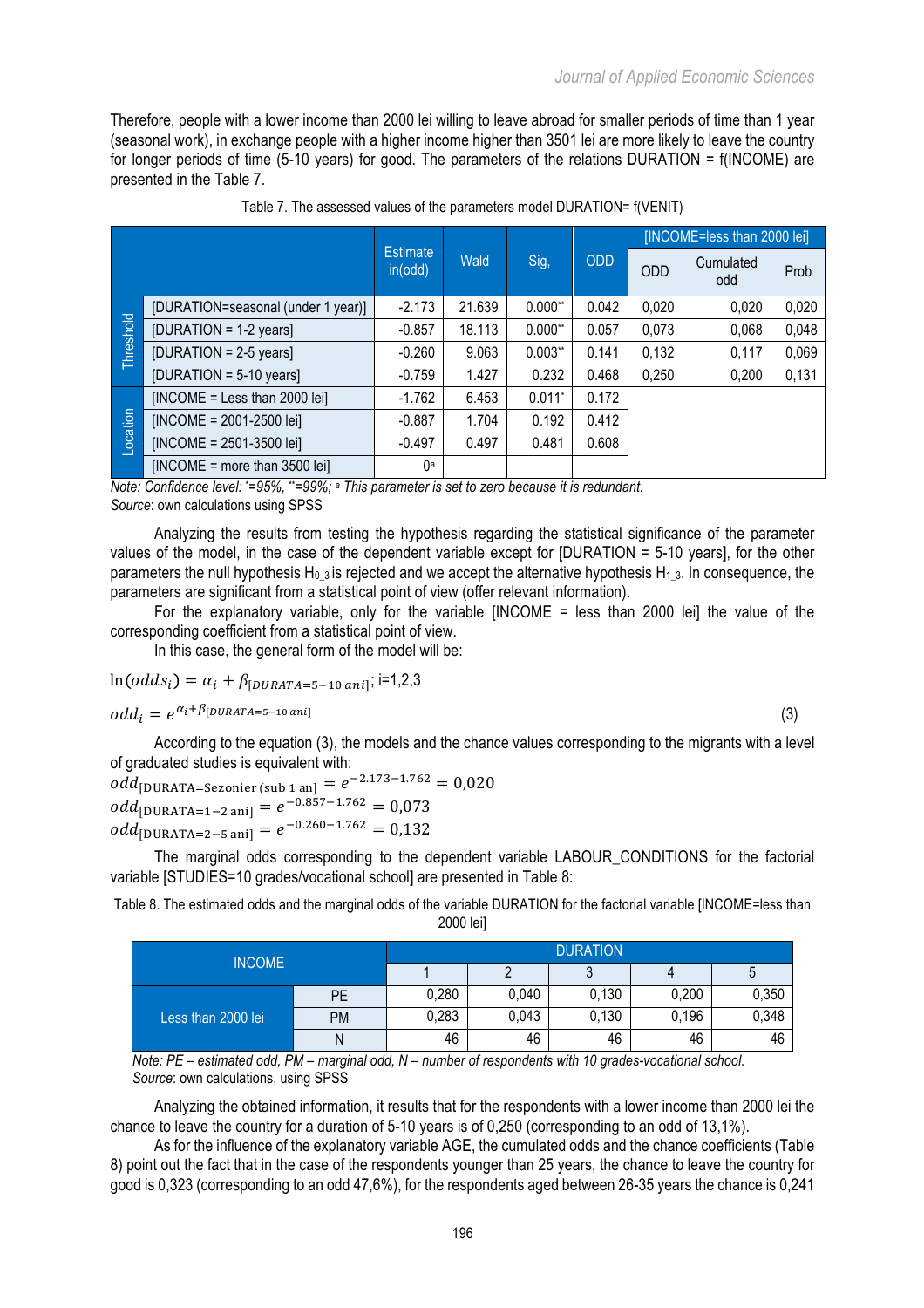(respectively 31,7% odd), for the respondents aged 36-45 the chance is 0,314 (that is 45,8% odd), for the migrants aged between 45-55 years the chance is 0,340 (that is an odd of 51,4%), and for the respondents aged above 55 years, the chance of leaving the country for good is 0,429 (correspond 75,%).

|                  | <b>Parameters</b>  |                       |       | <b>DURATION</b> |       |                |       |  |  |  |
|------------------|--------------------|-----------------------|-------|-----------------|-------|----------------|-------|--|--|--|
|                  |                    |                       | 1     | $\overline{2}$  | 3     | $\overline{4}$ | 5     |  |  |  |
|                  | below 25           | Odd                   | 0,143 | 0,048           | 0,143 | 0,190          | 0,476 |  |  |  |
|                  |                    | Cumulated odd         | 0,143 | 0,191           | 0,334 | 0,524          | 1,000 |  |  |  |
|                  | years              | <b>ODD</b>            | 0,125 | 0,045           | 0,125 | 0,160          | 0,323 |  |  |  |
|                  |                    | Odd                   | 0,146 | 0,024           | 0,171 | 0,342          | 0,317 |  |  |  |
|                  | $26 - 35$          | Cumulated odd         | 0,146 | 0,170           | 0,341 | 0,683          | 1,000 |  |  |  |
| <b>AGE</b>       | years              | <b>ODD</b>            | 0,128 | 0,024           | 0,146 | 0,255          | 0,241 |  |  |  |
|                  | $36 - 45$<br>years | Odd                   | 0,104 | 0,021           | 0,146 | 0,271          | 0,458 |  |  |  |
|                  |                    | Cumulated odd         | 0,104 | 0,125           | 0,271 | 0,542          | 1,000 |  |  |  |
|                  |                    | <b>ODD</b>            | 0,094 | 0,020           | 0,127 | 0,213          | 0,314 |  |  |  |
|                  | 45-55              | Odd                   | 0,057 | 0,057           | 0,086 | 0,286          | 0,514 |  |  |  |
|                  |                    | Cumulated odd         | 0,057 | 0,114           | 0,200 | 0,486          | 1,00  |  |  |  |
|                  | years              | <b>ODD</b>            | 0,054 | 0,054           | 0,079 | 0,222          | 0,340 |  |  |  |
|                  |                    | Odd                   | 0,083 | 0,001           | 0.083 | 0,083          | 0,750 |  |  |  |
|                  | above 55           | Cumulated odd         | 0,083 | 0,084           | 0,167 | 0,250          | 1,000 |  |  |  |
|                  | years              | <b>ODD</b>            | 0,077 | 0,001           | 0,077 | 0,077          | 0,429 |  |  |  |
| <b>ODD Ratio</b> |                    | Younger than 25 years | 1,623 | 45,000          | 1,623 | 2,078          | 0,753 |  |  |  |
| (Reference:      | 26-35 years        |                       | 1,662 | 24,000          | 1,896 | 1,896          | 0,562 |  |  |  |
| above 55         | 36-45 years        |                       | 1,221 | 20,000          | 1,649 | 1,649          | 0,732 |  |  |  |
| years)           | 46-55 years        |                       | 0,701 | 54,000          | 1,026 | 1,026          | 0,793 |  |  |  |

*Source*: own calculations, using SPSS

Regarding the influence of the explanatory variable GENDER, the cumulated odds and the chance coefficients point out the fact that for the masculine migrants the chances to leave the country for good are of 0,320 (corresponding to an odd of 47,0%), while for the female migrants the chances are lower that is 0,300 (corresponding to a probability of 43%). In spite of this, we can notice that in the case of the transfers abroad for a period of 5-10 years, the higher chances are for the female migrants (chance 0,222, odd 28,0%) as opposed to the male migrants (chance 0,210, odd 26,0%) (Table 10).

| <b>Parameters</b>                      |           |               | <b>DURATA</b> |       |       |       |       |  |  |  |
|----------------------------------------|-----------|---------------|---------------|-------|-------|-------|-------|--|--|--|
|                                        |           |               |               |       |       |       |       |  |  |  |
|                                        |           | Odd           | 0,090         | 0,030 | 0,150 | 0,260 | 0,470 |  |  |  |
|                                        | Masculine | Cumulated odd | 0,090         | 0,120 | 0,270 | 0,530 | 1,000 |  |  |  |
|                                        |           | <b>ODD</b>    | 0,080         | 0,030 | 0,130 | 0,210 | 0,320 |  |  |  |
| <b>SEX</b>                             |           | Odd           | 0,150         | 0,040 | 0,100 | 0,280 | 0,430 |  |  |  |
|                                        | Feminine  | Cumulated odd | 0,150         | 0,190 | 0,290 | 0,570 | 1,000 |  |  |  |
|                                        |           | <b>ODD</b>    | 0,130         | 0,040 | 0,090 | 0,220 | 0,300 |  |  |  |
| <b>ODD Ratio (Reference: feminine)</b> |           | 0,615         | 0,750         | 1,444 | 0,955 | 1,067 |       |  |  |  |

Table 10. GENDER \* DURATION Crosstabulation

*Source*: own calculations, using SPSS

In the case of the explanatory variable STUDIES, the cumulated odds and the chance coefficients (Table 11) point out the fact that in the case of the respondents who graduated 10 grades or a professional school have a chance of 0,091 (respectively a probability of 10%) to accomplish a transfer abroad with a duration of 5-10 years. For the migrants with average studies (high school) the chance to go abroad for 5-10 years is of 0,221 (that is an odd of 28,4%), for the migrants with higher university studies (Bachelor) the chance to go abroad for 5-10 years is of 0,205 (corresponding to an odd of 25,9%), and for the higher university studies (MA/PhD) the chance to go abroad for 5-10 years is of 0,250 (that is an odd of 33,3%).

The situation of the chances and of the odds is dramatically changed when it comes to a definite transfer abroad. For the migrants graduating 10 grades or a vocational school, the chance of a definite transfer abroad is of 0,375 (that is an odd of 60%), for the migrants with average studies (high school) the chance to carry out a transfer abroad is 0,288 (that is an odd of 40,4%), for the migrants with university studies (Bachelor) the chance is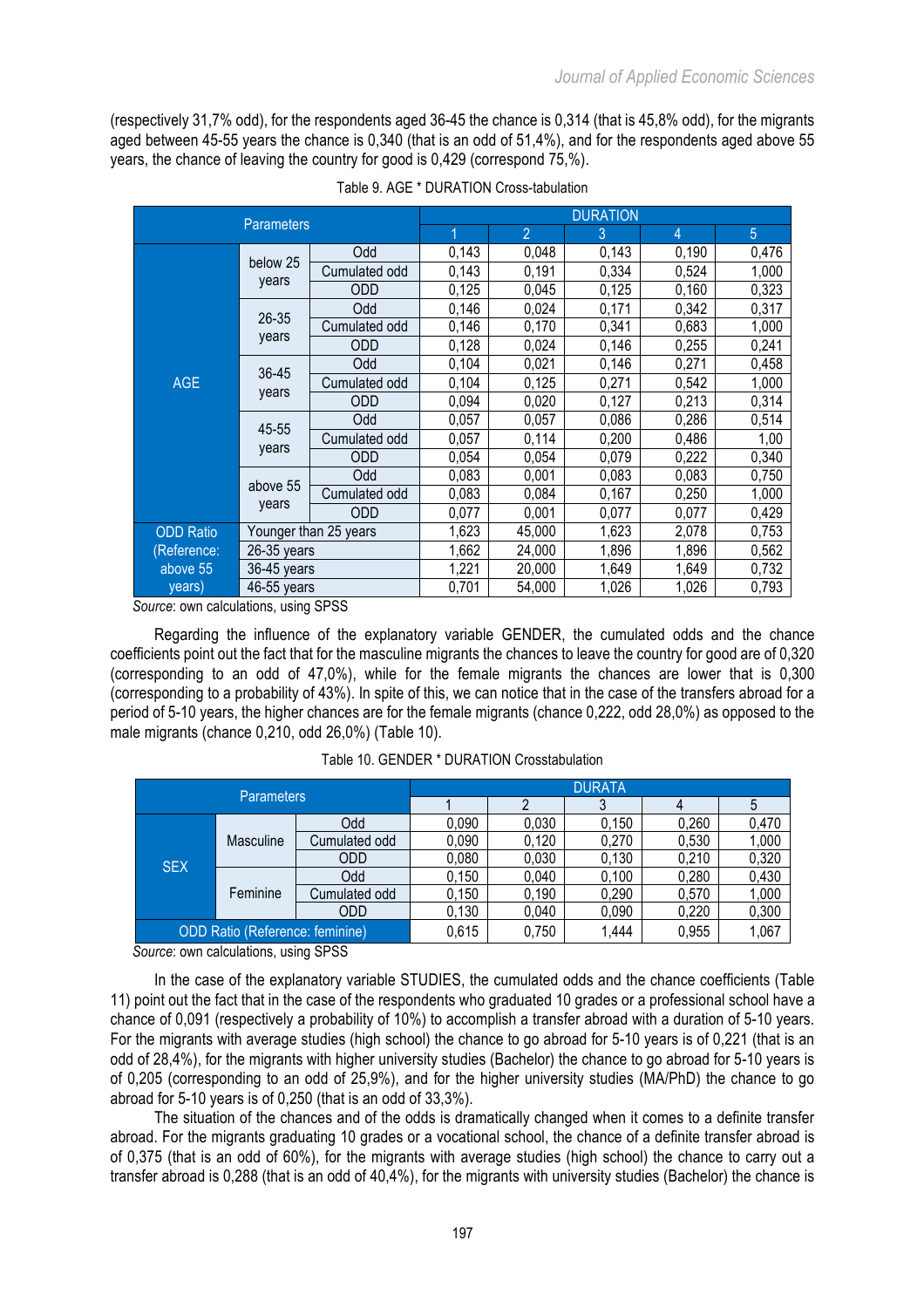0,310 (corresponding to an odd of 44,8%), and for the university studies graduates (MA/PhD) the chance for a definite transfer abroad is 0,400 (that is an odd of 66,7%).

Therefore, we can notice that the duration of the transfer abroad is influenced by the level of the graduated studies, the higher the level of studies, the higher odd for a transfer abroad with a duration of 5-10 years or definite.

Analyzing the influence of the explanatory value SENIORITY (Table 11), based on the chance coefficients, we noticed the fact that for the respondents with a 0-5 years seniority before the transfer abroad the chance of a definite transfer abroad 0,296 (corresponding to an odd of 42,0%), and for the migrants with 5-10 years seniority in work there will be a definite transfer abroad of 0,322 (corresponding to an odd of 47,5%). For the respondents with a seniority of 10-20 years we notice a chance of 0,340 (having as a correspondent an odd of 51,6%) to carry out a definite transfer abroad, while for the respondents with a seniority in work of more than 20 years the chance is equal with 0,375 being associated with a probability of 60,0%.

|                                        | <b>Parameters</b>                |               | <b>DURATION</b> |                |         |       |       |  |  |
|----------------------------------------|----------------------------------|---------------|-----------------|----------------|---------|-------|-------|--|--|
|                                        |                                  |               |                 | $\mathfrak{p}$ | 3       | 4     | 5     |  |  |
|                                        |                                  | Odd           | 0,001           | 0,001          | 0,298   | 0,100 | 0,600 |  |  |
|                                        | 10 grades/vocational<br>school   | Cumulated odd | 0,001           | 0,002          | 0,300   | 0,400 | 1,000 |  |  |
|                                        |                                  | <b>ODD</b>    | 0,001           | 0,001          | 0,231   | 0,091 | 0,375 |  |  |
|                                        |                                  | Odd           | 0,135           | 0,041          | 0,135   | 0,284 | 0,405 |  |  |
|                                        | Average studies (high<br>school) | Cumulated odd | 0,135           | 0,176          | 0,311   | 0,595 | 1,000 |  |  |
| <b>STUDIES</b>                         |                                  | <b>ODD</b>    | 0,119           | 0,039          | 0,119   | 0,221 | 0,288 |  |  |
|                                        |                                  | Odd           | 0,121           | 0,034          | 0,138   | 0,259 | 0,448 |  |  |
|                                        | University studies<br>(Bachelor) | Cumulated odd | 0,121           | 0,155          | 0,293   | 0,552 | 1,000 |  |  |
|                                        |                                  | <b>ODD</b>    | 0,108           | 0,033          | 0,121   | 0,205 | 0,310 |  |  |
|                                        |                                  | Odd           | 0,001           | 0,001          | 0,001   | 0,333 | 0,667 |  |  |
|                                        | University studies<br>(MA/PhD)   | Cumulated odd | 0,001           | 0,002          | 0,003   | 0,336 | 1,000 |  |  |
|                                        |                                  | <b>ODD</b>    | 0,001           | 0,001          | 0,001   | 0,250 | 0,400 |  |  |
| <b>ODD Ratio</b>                       | 10 grades/vocational school      |               | 1,000           | 1,000          | 231,000 | 0,364 | 0,938 |  |  |
| (Reference:                            | Average studies (high school)    | 119,000       | 39,000          | 119,000        | 0,884   | 0,720 |       |  |  |
| <b>University studies</b><br>(MA/PhD)) | University studies (PhD)         |               | 108,000         | 33,000         | 121,000 | 0,820 | 0,775 |  |  |

Table 11. STUDIES \* DURATION Cross-tabulation

*Source*: own calculations, using SPSS

Table 12. SENIORITY \* DURATION Cross-tabulation

|                  |                       |               | <b>DURATION</b> |                |       |         |       |  |  |
|------------------|-----------------------|---------------|-----------------|----------------|-------|---------|-------|--|--|
|                  | <b>Parameters</b>     |               | 1               | $\overline{2}$ | 3     | 4       | 5     |  |  |
|                  |                       | Odd           | 0,111           | 0,037          | 0,136 | 0,296   | 0,420 |  |  |
|                  | 0-5 years             | Cumulated odd | 0,111           | 0,148          | 0,284 | 0,580   | 1,000 |  |  |
|                  |                       | <b>ODD</b>    | 0,100           | 0,036          | 0,120 | 0,229   | 0,296 |  |  |
|                  | 5-10 years            | Prob.         | 0,100           | 0,050          | 0,100 | 0,275   | 0,475 |  |  |
|                  |                       | Cumulated odd | 0,100           | 0,150          | 0,250 | 0,525   | 1,000 |  |  |
| <b>SENIORITY</b> |                       | ODD           | 0,091           | 0,048          | 0,091 | 0,216   | 0,322 |  |  |
|                  | $10-20$ years         | Odd           | 0,129           | 0,001          | 0,129 | 0,225   | 0,516 |  |  |
|                  |                       | Cumulated odd | 0,129           | 0,130          | 0,259 | 0,484   | 1,000 |  |  |
|                  |                       | <b>ODD</b>    | 0,114           | 0,001          | 0,114 | 0,184   | 0,340 |  |  |
|                  |                       | Odd           | 0,001           | 0,001          | 0,397 | 0,001   | 0,600 |  |  |
|                  | More than<br>20 years | Cumulated odd | 0,001           | 0,002          | 0,399 | 0,400   | 1,000 |  |  |
|                  |                       | <b>ODD</b>    | 0,001           | 0,001          | 0,286 | 0,001   | 0,375 |  |  |
| <b>ODD Ratio</b> | 0-5 years             |               | 100,000         | 36,000         | 0,420 | 229,000 | 0,789 |  |  |
| (Reference: more | 5-10 years            |               | 91,000          | 48,000         | 0,318 | 216,000 | 0,859 |  |  |
| than 20 ani)     | 10-20 years           |               | 114,000         | 1,000          | 0,399 | 184,000 | 0,907 |  |  |

*Source*: own calculations using SPSS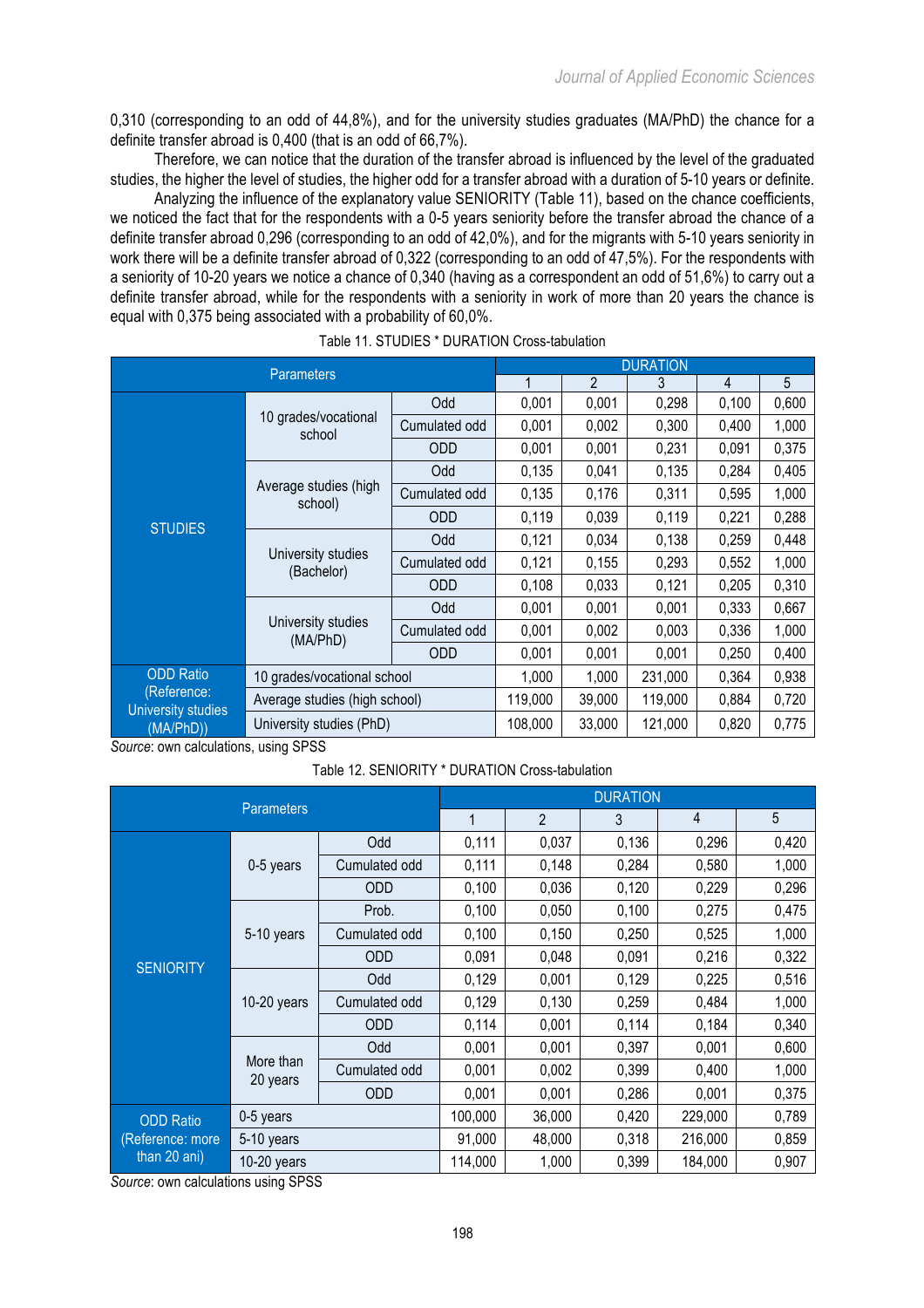## **3. Analysis of the Variable: SATISFACTION**

By using the Chi-Square test (χ2), see the Table 4 and Table 5, for the binomial ordinal logistic regression model with cumulated probabilities, we notice that from the five explanatory variables, only one of the variables (respectively STUDIES) might add extra information regarding the relations among these and the variable SATISFACTION for a confidence coefficient of 90% (*Confidence level 90%*), corresponding to a signification threshold  $\alpha = 0.10$ .



Figure 3. Distribution of the answers regarding the variable STUDIES on SATISFACTION

*Source*: own calculations, using SPSS

As we can notice in Figure 3, the frequency of the answers from the investigation based on the variable STUDIES offers extra information regarding the changes of the variable SATISFACTION. Therefore, the higher the level of the studies, the more the degree of satisfaction related to the transfer abroad, the average of the answers oscillating from 3,9 for the respondents with 10 grades/vocational school up to 4,4 (on a scale from 1 to 5). The parameters of the relation SATISFACTION = f(STUDIES) are presented in Table 13.

|  |  |  |  |  |  |  |  |  |  |  | Table 13. Estimated values of the parameters of the model SATISFACTION = f(STUDIES) |  |
|--|--|--|--|--|--|--|--|--|--|--|-------------------------------------------------------------------------------------|--|
|--|--|--|--|--|--|--|--|--|--|--|-------------------------------------------------------------------------------------|--|

|           |                                                                     | <b>Estimate</b> | Wald   |           | <b>ODD</b> | Studies =10 grades/vocational<br>school |                  |       |  |
|-----------|---------------------------------------------------------------------|-----------------|--------|-----------|------------|-----------------------------------------|------------------|-------|--|
|           |                                                                     | ln(odd)         |        | Sig,      |            | <b>ODD</b>                              | Cumulated<br>odd | Prob. |  |
|           | [SATISFACTION = totally unsatisfied]                                | $-4.989$        | 40.094 | $0.000*$  | 0,007      | 0,001                                   | 0,001            | 0,001 |  |
| Threshold | [SATISFACTION = less satisfied]                                     | $-3.443$        | 33.068 | $0.000*$  | 0,032      | 0,004                                   | 0,005            | 0,004 |  |
|           | [SATISFACTIE = satisfied]                                           | $-0.335$        | 0.417  | 0.518     | 0,715      | 0,700                                   | 0,417            | 0,412 |  |
|           | <b>STUDIES =</b><br>10 <sup>°</sup><br>grades/vocational<br>schooll | $-2.178$        | 6.641  | $0.010**$ | 0,113      |                                         |                  |       |  |
|           | <b>ISTUDIES =</b><br>(high<br>average studies<br>school)]           | $-0.993$        | 3.047  | 0.081     | 0,370      |                                         |                  |       |  |
| Location  | University<br>studies<br><b>ISTUDIES</b><br>$=$<br>(bachelor)]      | $-0.908$        | 2.447  | 0.118     | 0,403      |                                         |                  |       |  |
|           | <b>ISTUDIES</b><br>University<br>studies<br>$\equiv$<br>(MA/PhD)]   | ()a             |        |           |            |                                         |                  |       |  |

*Note: Confidence level: \*=99%, \*\*=90%; a This parameter is set to zero because it is redundant. Source*: own calculations, using SPSS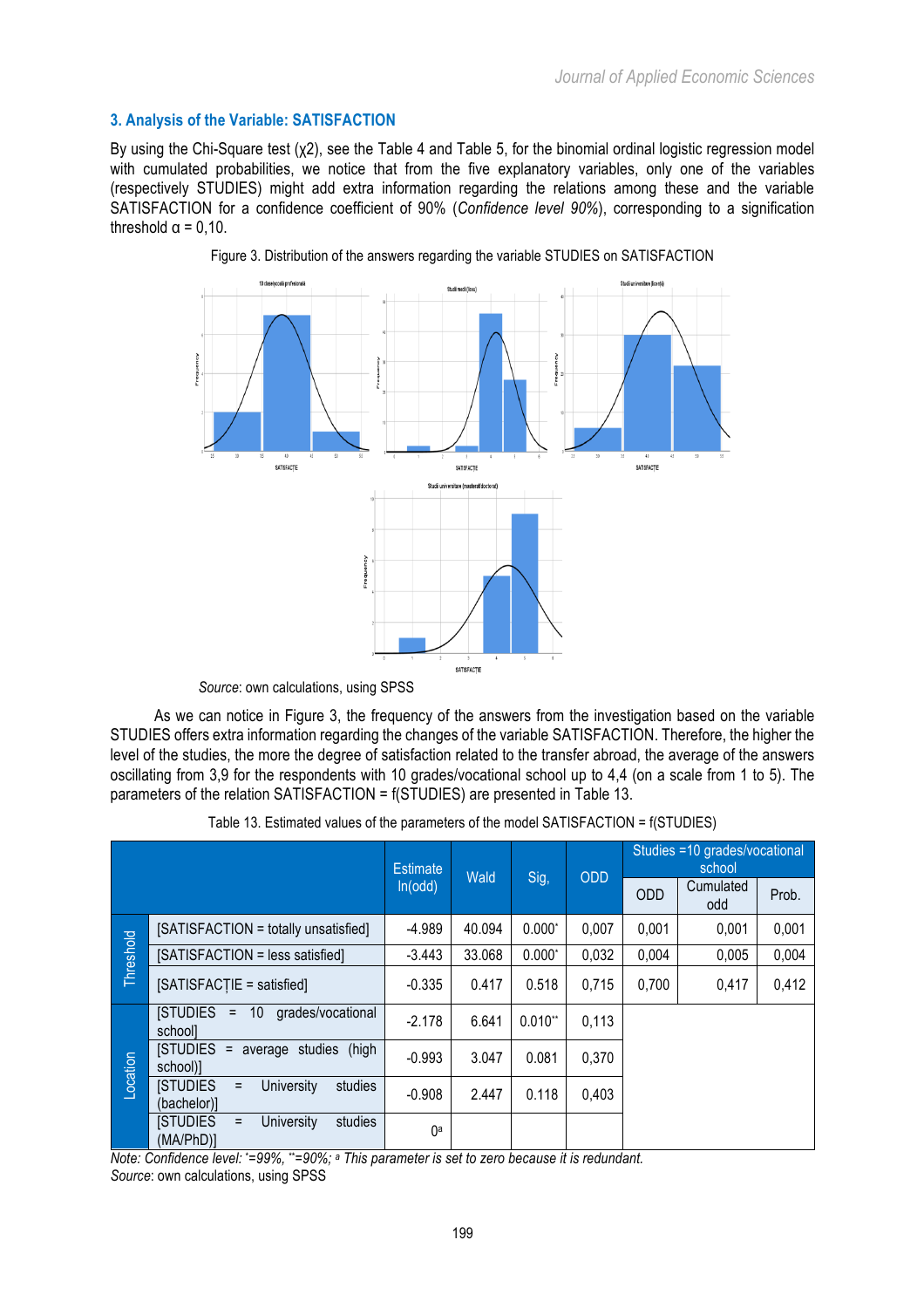Analyzing the results obtained after testing the hypothesis regarding the statistical signification of the values of the parameters of the model in the case of the dependent variable, excepting [SATISFACTION=satisfied], for the other parameters we reject the null hypothesis H<sub>0</sub> 3 and we accept the alternative hypothesis H<sub>1</sub> 3. In consequence, the parameters are significant from a statistical point of view (offer relevant information).

Regarding the explanatory variable, only for the variable [STUDIES=10 grades/vocational school] the value of the coefficient corresponding is significant from a statistical point of view.

Therefore, the general form of the model will be:

$$
\ln(\text{odds}_i) = \alpha_i + \beta_{[SATISFACTION = satisfied]}; i=1,2
$$

$$
odd_i = e^{\alpha_i + \beta \text{[MSATISFACTION=satisfied]}} \tag{4}
$$

According to the equation (4), the models and the chance values corresponding to the migrants graduating 10 grades or vocational school are:

 $odd_{\texttt{[SATISFACTION=Totally unsatisfied]}}=e^{-4.989 - 2.178} = 0,001$ 

$$
odd_{\text{[SATISFACTION=Less satisfied]}} = e^{-3.443 - 2.178} = 0.004
$$

The consequence is that for the respondents graduating from 10 grades/vocational school have the chance for a satisfaction degree = satisfied after the transfer abroad is of 0,700 (corresponding to an odd of  $41.7\%$ ). Marginal odds corresponding to the dependent variable SATISFACTION for a factorial variable STUDIES=10 grades/vocational school are presented in Table 14.

Table 14. Estimated odds and marginal odds of the variable SATISFACTION for the factorial variable [STUDIES=10 grades/vocational school]

| <b>STUDIES</b>                 |           | <b>SATISFACTION</b> |       |       |       |       |  |  |  |  |
|--------------------------------|-----------|---------------------|-------|-------|-------|-------|--|--|--|--|
|                                |           |                     |       |       | C     |       |  |  |  |  |
| 10 grades/vocational<br>school | PE        | 0,001               | 0,001 | 0,200 | 0,700 | 0,100 |  |  |  |  |
|                                | <b>PM</b> | 0,001               | 0,001 | 0,200 | 0,700 | 0,100 |  |  |  |  |
|                                | Ν         | 10                  | 10    | 10    | 10    | 10    |  |  |  |  |

*Note: PE – estimated odds, PM – marginal odds, N – number of respondents graduating 10 grades/vocational school Source*: own calculations, using SPSS

Regarding the influence of the explanatory variable AGE, the cumulated odds and the chance coefficients (Table 15) points out the fact that in the case of the respondents younger than 25 years, the chance to be satisfied after the transfer abroad is 0,344 (corresponding to an odd of 52,3%), and the chance to be very satisfied is of 0,276 (that is an odd of 38,1%). For the respondents aged between 26-35 the chance to be satisfied after transfer is 0,379 (corresponding to an odd of 61%), and the chance to be very satisfied after transfer 0,396 (cu an odd of 22%).

|            | <b>Parameters</b>      |               |       | <b>SATISFACTION</b> |       |       |       |  |  |  |
|------------|------------------------|---------------|-------|---------------------|-------|-------|-------|--|--|--|
|            |                        |               | 1     | $\overline{2}$      | 3     | 4     | 5     |  |  |  |
|            |                        | Odd           | 0,001 | n/a                 | 0,095 | 0,523 | 0,381 |  |  |  |
|            | <b>Sub 25</b><br>years | Cumulated odd | 0,001 | n/a                 | 0,096 | 0,619 | 1,000 |  |  |  |
|            |                        | <b>ODD</b>    | 0,001 | n/a                 | 0.087 | 0,344 | 0,276 |  |  |  |
|            |                        | Odd           | 0,073 | n/a                 | 0,097 | 0,610 | 0,220 |  |  |  |
|            | $26-35$ years          | Cumulated odd | 0,073 | n/a                 | 0,171 | 0,780 | 1,000 |  |  |  |
| <b>AGE</b> |                        | <b>ODD</b>    | 0,068 | n/a                 | 0,089 | 0,379 | 0,180 |  |  |  |
|            |                        | Odd           | 0,001 | n/a                 | 0,021 | 0,582 | 0,396 |  |  |  |
|            | 36-45 years            | Cumulated odd | 0,001 | n/a                 | 0,022 | 0,604 | 1,000 |  |  |  |
|            |                        | <b>ODD</b>    | 0,001 | n/a                 | 0,020 | 0,368 | 0,284 |  |  |  |
|            |                        | Odd           | 0,001 | n/a                 | 0,086 | 0,456 | 0,457 |  |  |  |
|            | 45-55 years            | Cumulated odd | 0,001 | n/a                 | 0,087 | 0,543 | 1,000 |  |  |  |
|            |                        | <b>ODD</b>    | 0,001 | n/a                 | 0,079 | 0,314 | 0,314 |  |  |  |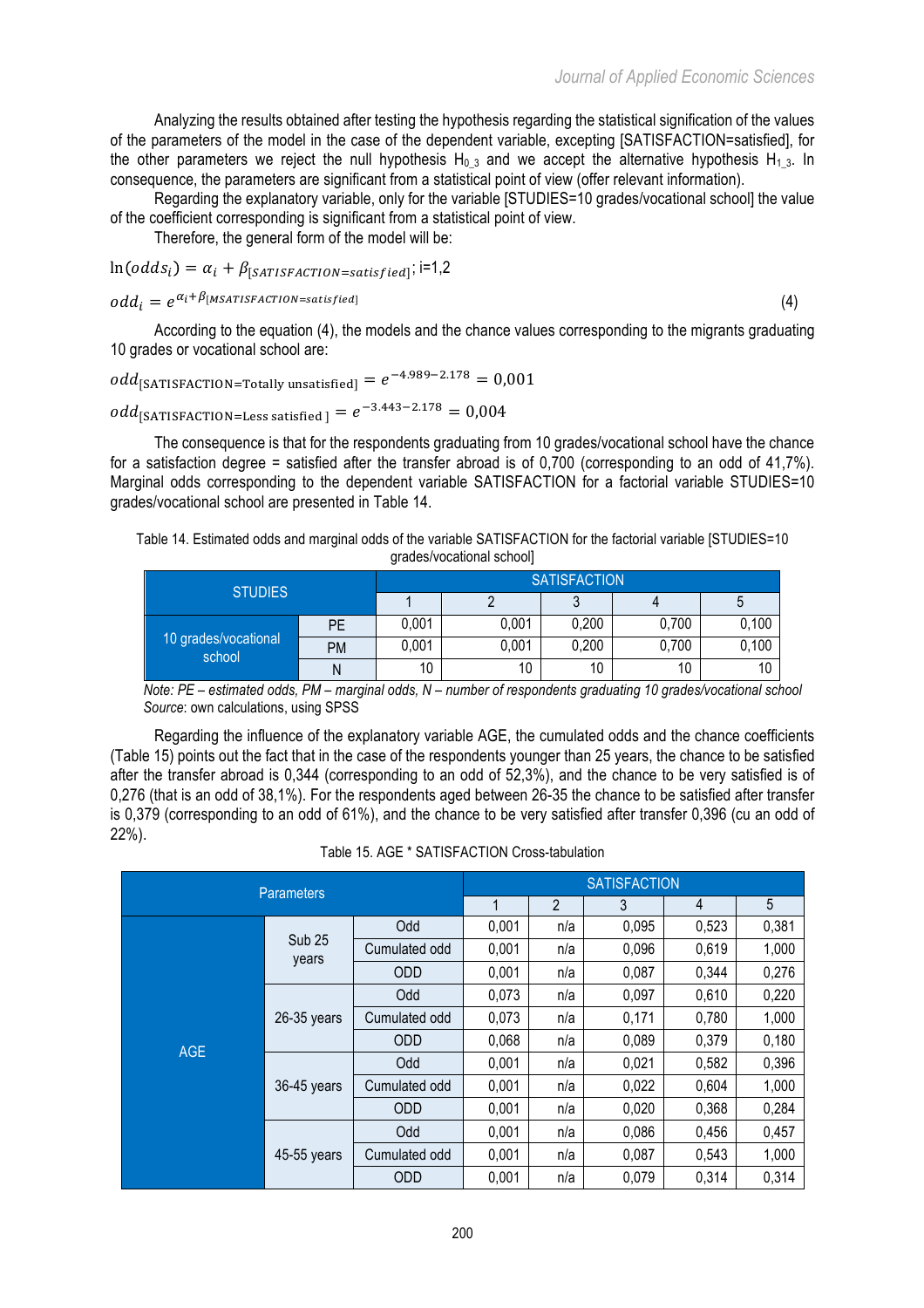|                                     | Older than<br>55 years | Odd           | 0,001 | n/a    | 0.001 | 0.665 | 0,333 |
|-------------------------------------|------------------------|---------------|-------|--------|-------|-------|-------|
|                                     |                        | Cumulated odd | 0,001 | n/a    | 0,002 | 0,667 | 1,000 |
|                                     |                        | ODD.          | 0,001 | n/a    | 0,001 | 0,400 | 0,250 |
|                                     | below 25 years         | 1,000         | n/a   | 87,000 | 0,860 | 1,104 |       |
| <b>ODD Ratio</b>                    | $26-35$ years          | 68,000        | n/a   | 89,000 | 0,948 | 0,720 |       |
| (Reference: older<br>than 55 years) | 36-45 years            | 1,000         | n/a   | 20,000 | 0,920 | 1,136 |       |
|                                     | 46-55 years            | 1,000         | n/a   | 79,000 | 0,785 | 1,256 |       |

In the case of the migrants aged between 36-45 years the chance is 0,368 (that is 58,3% odd), for the migrants aged between 45-55 years the chance to be satisfied after transfer is 0,368 (that is an odd of 58,2%), and the chance to be very satisfied is 0,284 (an odd of 39,6%). For the migrants older than 55 years the chance to be satisfied after the transfer abroad is 0,400 (corresponding to an odd of 66,5%), and the chance to be very satisfied after transfer is 0,250 (33,3% odd).

For the explanatory variable GENDER, the cumulated odds and the chance coefficients point out the fact that the chance of the male migrants to be satisfied after the transfer abroad is 0,358 (that is an odd of 55,8%), while the chance of the female migrants to be satisfied after transfer is 0,361 (that is an odd of 56,6%). If we consider the chance to be very satisfied after the transfer abroad, the male migrants have a chance of 0,273 (that is an odd of 37,5%), while the female migrants have a chance of 0,243 (that is an odd of 32,1%) (Table 16).

|                                 | <b>SATISFACTION</b> |               |       |     |       |       |       |
|---------------------------------|---------------------|---------------|-------|-----|-------|-------|-------|
| <b>Parameters</b>               |                     |               |       |     |       |       |       |
|                                 |                     | Odd           | 0.019 | n/a | 0,048 | 0,558 | 0,375 |
|                                 | Masculine           | Cumulated odd | 0.019 | n/a | 0,067 | 0,625 | 1,000 |
| <b>SEX</b>                      |                     | ODD           | 0,019 | n/a | 0,046 | 0,358 | 0,273 |
|                                 | Feminine            | Odd           | 0,019 | n/a | 0,094 | 0,566 | 0,321 |
|                                 |                     | Cumulated odd | 0.019 | n/a | 0,113 | 0,679 | 1,000 |
|                                 |                     | ODD           | 0.019 | n/a | 0,086 | 0,361 | 0,243 |
| ODD Ratio (Reference: feminine) |                     |               | 000   | n/a | 0,535 | 0,992 | .123  |

Table 16. GENDER \* SATISFACTION Cross-tabulation

*Source*: own calculations, using SPSS

Regarding the influence of the explanatory variable INCOME on the dependent variable SATISFACTION, the cumulated odds and the chance coefficients (Table 17) point out the fact that in the case of the respondents with an income before the transfer abroad less than 2000 lei, have a chance of 0,370 (corresponding to an odd of 58,7%) to be satisfied after their transfer abroad and a chance of 0,233 (with an odd of 30,4%) to be very satisfied after the transfer. For the respondents with an income between 2001-2500 lei, the chance to be satisfied after their transfer abroad is 0,375 (representing an odd of 60%), and the chance for these respondents to be very satisfied is 0,250 (with an odd of 33,3%)

Table 17. INCOME \* SATISFACTION Cross-tabulation

| <b>Parameters</b>                                   |                       |               | <b>SATISFACTIE</b> |     |        |       |       |  |  |  |
|-----------------------------------------------------|-----------------------|---------------|--------------------|-----|--------|-------|-------|--|--|--|
|                                                     |                       |               |                    | 2   | 3      | 4     | 5     |  |  |  |
|                                                     |                       | <b>Odd</b>    | 0,022              | n/a | 0,087  | 0,587 | 0,304 |  |  |  |
|                                                     | Less than<br>2000 lei | Cumulated odd | 0,022              | n/a | 0,109  | 0,696 | 1,000 |  |  |  |
|                                                     |                       | <b>ODD</b>    | 0,021              | n/a | 0,080  | 0,370 | 0,233 |  |  |  |
|                                                     | 2001-2500<br>lei      | <b>Odd</b>    | 0,001              | n/a | 0,066  | 0,600 | 0,333 |  |  |  |
| <b>INCOME</b>                                       |                       | Cumulated odd | 0,001              | n/a | 0,067  | 0,667 | 0,333 |  |  |  |
|                                                     |                       | <b>ODD</b>    | 0,001              | n/a | 0,063  | 0,375 | 0,250 |  |  |  |
|                                                     | 2501-3500<br>lei      | <b>Odd</b>    | 0,050              | n/a | 0,050  | 0,500 | 0,400 |  |  |  |
|                                                     |                       | Cumulated odd | 0,050              | n/a | 0,100  | 0,600 | 0,400 |  |  |  |
|                                                     |                       | <b>ODD</b>    | 0,048              | n/a | 0.048  | 0,333 | 0,286 |  |  |  |
|                                                     | More than<br>3501 lei | Odd           | 0,001              | n/a | 0,001  | 0,453 | 0,545 |  |  |  |
|                                                     |                       | Cumulated odd | 0,001              | n/a | 0,002  | 0,455 | 1,000 |  |  |  |
|                                                     |                       | <b>ODD</b>    | 0,001              | n/a | 0,001  | 0,313 | 0,353 |  |  |  |
| <b>ODD Ratio (Reference:</b><br>more than 3501 lei) | Less than 2000 lei    |               | 21,000             | n/a | 80.000 | 1,182 | 0,660 |  |  |  |
|                                                     | 2001-2500 lei         |               | 1,000              | n/a | 63,000 | 1,198 | 1,133 |  |  |  |
|                                                     | 2501-3500 lei         |               | 48,000             | n/a | 48.000 | 1,064 | 0,810 |  |  |  |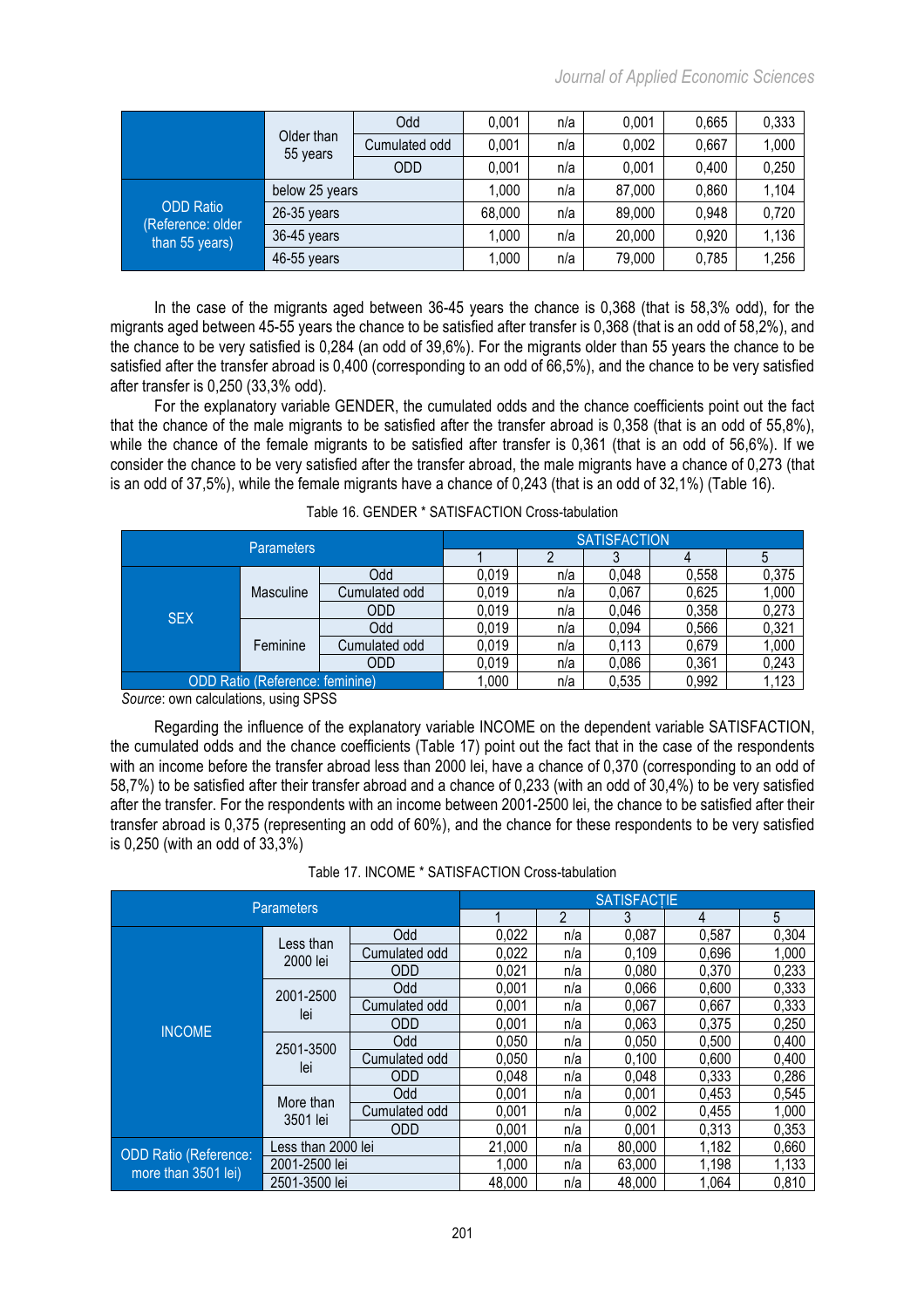In the case of the migrants with an income between 2501-3500 lei the chance to be satisfied after the transfer abroad is 0,333 (corresponding to an odd of 50%), while the chance to be very satisfied is 0,286 (respectively an odd of 40,0%). For migrants with an income higher than 3501 lei the chance to be satisfied after the transfer abroad is 0,313 (corresponding to an odd of 45,3%), while the chance to be very satisfied is 0,353 (that is an odd of 54,5%).

Analyzing the influence of the explanatory variable SENIORITY (Table 18), based on the chance coefficients and the cumulated odds, we notice the fact that for the respondents with a seniority in work of 0-5 years before the transfer abroad, the chance to be satisfied after transfer is of 0,372 (corresponding to an odd of 59,2%), and the chance to be very satisfied is 0,236 (that is an odd of 30,9%). For the migrants with a seniority between 5-10 years, the chance to be satisfied after the transfer abroad is 0,322 (corresponding to an odd of 47,4%), while the chance to be very satisfied after transfer is 0,310 (corresponding to an odd of 45,0%).

Regarding the respondents with a seniority in work of 10-20 years, we notice an odd of 0,354 (corresponding to an odd of 54,7%) to be satisfied after the transfer abroad and a chance of 0,279 (with an odd of 38,7%) to be very satisfied after transfer. For the respondents with 20 years seniority, the chance to be satisfied after transfer is 0,444 (with an associated odd of 80,2%), and the chance to be satisfied after their transfer abroad is 0,167 (with an associated odd of 19,8%).

| <b>Parameters</b> |                       |               | <b>SATISFACTION</b> |                |        |       |       |  |  |  |
|-------------------|-----------------------|---------------|---------------------|----------------|--------|-------|-------|--|--|--|
|                   |                       |               |                     | $\overline{2}$ | 3      | 4     | 5     |  |  |  |
| <b>SENIORITY</b>  |                       | Odd           | 0,037               | n/a            | 0,062  | 0,592 | 0,309 |  |  |  |
|                   | 0-5 years             | Cumulated odd | 0,037               | n/a            | 0,099  | 0,691 | 1,000 |  |  |  |
|                   |                       | <b>ODD</b>    | 0,036               | n/a            | 0,058  | 0,372 | 0,236 |  |  |  |
|                   | 5-10 years            | Odd           | 0,001               | n/a            | 0,075  | 0,474 | 0,450 |  |  |  |
|                   |                       | Cumulated odd | 0,001               | n/a            | 0,076  | 0,550 | 1,000 |  |  |  |
|                   |                       | <b>ODD</b>    | 0,001               | n/a            | 0,070  | 0,322 | 0,310 |  |  |  |
|                   | $10 - 20$<br>years    | Odd           | 0,001               | n/a            | 0,065  | 0,547 | 0,387 |  |  |  |
|                   |                       | Cumulated odd | 0,001               | n/a            | 0,066  | 0,613 | 1,000 |  |  |  |
|                   |                       | <b>ODD</b>    | 0,001               | n/a            | 0,061  | 0,354 | 0,279 |  |  |  |
|                   | More than<br>20 years | Odd           | 0,001               | n/a            | 0,001  | 0,800 | 0,198 |  |  |  |
|                   |                       | Cumulated odd | 0,001               | n/a            | 0,002  | 0,802 | 1,000 |  |  |  |
|                   |                       | <b>ODD</b>    | 0,001               | n/a            | 0,001  | 0,444 | 0,167 |  |  |  |
| <b>ODD Ratio</b>  | 0-5 years             |               | 36,000              | n/a            | 58,000 | 0,838 | 1,413 |  |  |  |
| (Reference:       | 5-10 years            |               | 1.000               | n/a            | 70,000 | 0,725 | 1,856 |  |  |  |
| more than 20      | $10-20$ years         |               | 1,000               | n/a            | 61,000 | 0,797 | 1,671 |  |  |  |

| Table 18. SENIORITY * SATISFACTION Cross-tabulation |
|-----------------------------------------------------|
|                                                     |

Source: own calculations, using SPSS

Based on the statistical performance of the variables CHANGE\_INCOME, QUALIFICATION, LABOUR\_CONDITIONS, DURATION, SATISFACTION, and in correlation with the explanatory variables AGE, GENDER, STUDIES, INCOME, SENIORITY, we obtained the results presented in Table 19 and in Table 20.

For each explanatory variable, we made a hierarchy for the odds of every dependent variable based on a grading system. The grades were granted based on the place of each category of the explanatory variable in a classification made based on the assessed odds:

- for the variable CHANGE\_INCOME: grade 1 (lowest odd) up to grade 6 (highest odd);
- for the variable QUALIFICATION: grade 1 (lowest odd) up to grade 3 (highest odd);
- for the variable LABOUR CONDITIONS: grade 1 (lowest odd) up to grade 3 (highest odd);
- for the variable DURATION: grade 1 (lowest probability) up to grade 5 (highest odd);
- for the variable SATISFACTION: grade 1 (lowest odd) up to grade 5 (highest odd).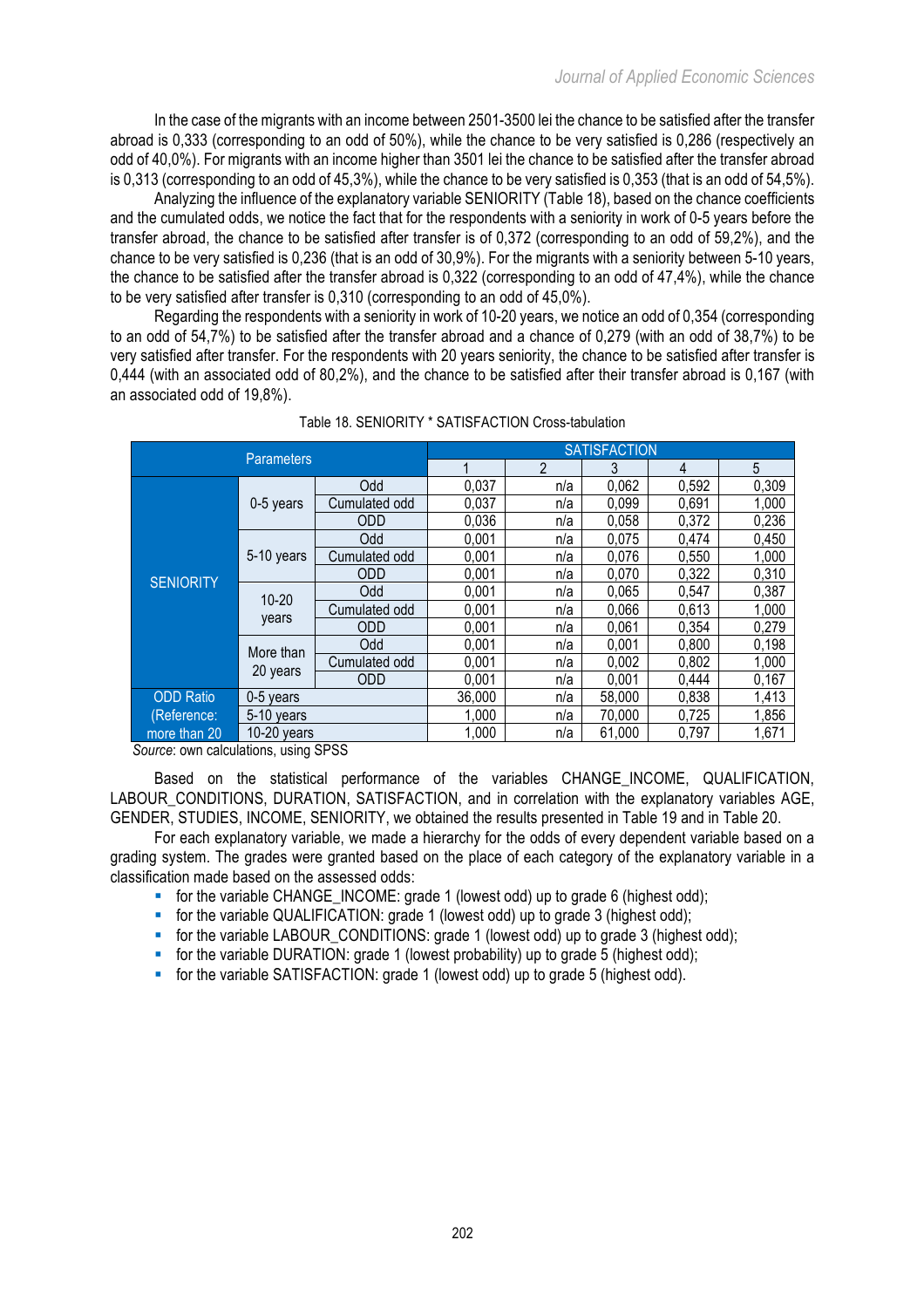|                                   |                            | <b>AGE</b>     |                |                |                | <b>GENDER</b>      |                | <b>STUDIES</b>          |                                 |                                  |                                  |                                |
|-----------------------------------|----------------------------|----------------|----------------|----------------|----------------|--------------------|----------------|-------------------------|---------------------------------|----------------------------------|----------------------------------|--------------------------------|
|                                   |                            | 18-25 years    | 26-35 years    | 36-45 years    | 46-55 years    | More than 55 years | Male           | Female                  | 10 grades/ vocational<br>school | Average studies (high<br>school= | University studies<br>(Bachelor) | University studies<br>(MA/PhD) |
|                                   | Less Than in the country   | $\overline{2}$ | $\overline{2}$ | 1              | 1              | $\overline{2}$     | 1              | $\mathbf{1}$            | $\overline{2}$                  | $\mathbf{1}$                     | 1                                | $\overline{2}$                 |
|                                   | 50% higher                 | $6\phantom{1}$ | 5              | 6              | 5              | 4                  | 6              | 5                       | $6\phantom{a}$                  | $\overline{4}$                   | $\overline{2}$                   | 1                              |
|                                   | 100% higher                | 5              | 6              | 5              | 6              | 5                  | 4              | $\boldsymbol{6}$        | $\overline{\mathbf{4}}$         | 6                                | $\overline{\mathbf{4}}$          | $\pmb{4}$                      |
|                                   | 150% higher                | $\overline{4}$ | $\overline{4}$ | 4              | 4              | 6                  | 5              | $\overline{\mathbf{4}}$ | $\sqrt{5}$                      | 5                                | 6                                | $6\,$                          |
| CHANGE_INCOME                     | 200% higher                | 3              | 3              | 3              | 3              | 3                  | 3              | 3                       | $\sqrt{3}$                      | 3                                | 5                                | 5                              |
|                                   | 200% higher                | 1              | $\mathbf{1}$   | $\overline{2}$ | $\overline{2}$ | 1                  | $\overline{2}$ | $\overline{2}$          | $\mathbf 1$                     | $\overline{2}$                   | 3                                | 3                              |
|                                   | Inferior                   | 1              | 1              | 1              | 1              | $\mathbf{1}$       | 1              | 1                       | 1                               | $\mathbf{1}$                     | 1                                | 1                              |
| <b>QUALIFICATION</b>              | Equal                      | 3              | 3              | 3              | 3              | 3                  | 3              | $\mathfrak{Z}$          | $\mathfrak{Z}$                  | 3                                | 3                                | 3                              |
|                                   | Superior                   | $\overline{2}$ | $\overline{2}$ | $\overline{2}$ | $\overline{2}$ | $\overline{2}$     | $\overline{2}$ | $\overline{c}$          | $\overline{2}$                  | $\overline{2}$                   | $\overline{2}$                   | $\overline{2}$                 |
|                                   | Easier                     | 1              | $\mathbf{1}$   | 1              | $\mathbf{1}$   | $\mathbf{1}$       | 1              | $\mathbf{1}$            | $\sqrt{2}$                      | $\mathbf{1}$                     | 1                                | $\boldsymbol{2}$               |
|                                   | Same                       | 3              | 3              | $\mathfrak{z}$ | 3              | 3                  | 3              | 3                       | $\mathbf{1}$                    | 3                                | 3                                | 3                              |
| ONDITIONS<br>LABOUR <sub>_C</sub> | More difficult             | $\overline{2}$ | $\overline{2}$ | $\overline{2}$ | $\overline{2}$ | $\overline{2}$     | $\overline{2}$ | $\overline{c}$          | $\sqrt{3}$                      | $\overline{2}$                   | $\overline{c}$                   | $\mathbf{1}$                   |
|                                   | Seasonal (below 1 year)    | $\overline{2}$ | $\overline{2}$ | $\overline{2}$ | $\overline{c}$ | $\overline{2}$     | $\overline{2}$ | $\mathsf 3$             | $\mathbf{1}$                    | $\overline{2}$                   | 1                                | $\mathbf{1}$                   |
| <b>DURATION</b>                   | 1-2 years                  | 1              | 1              | $\mathbf{1}$   | $\mathbf 1$    | $\mathbf{1}$       | $\mathbf{1}$   | $\mathbf{1}$            | $\overline{2}$                  | $\mathbf{1}$                     | $\overline{2}$                   | $\overline{c}$                 |
|                                   | $2-5$ years                | 3              | 3              | $\mathfrak{z}$ | 3              | 4                  | 3              | $\overline{2}$          | $\overline{4}$                  | 3                                | $\overline{3}$                   | $\overline{3}$                 |
|                                   | 5-10 years                 | 4              | 5              | $\overline{4}$ | 4              | 3                  | $\overline{4}$ | $\overline{\mathbf{4}}$ | $\mathfrak{z}$                  | $\overline{4}$                   | $\overline{\mathbf{4}}$          | $\overline{\mathbf{4}}$        |
|                                   | <b>Definite</b>            | 5              | $\overline{4}$ | 5              | 5              | 5                  | 5              | 5                       | $\overline{5}$                  | 5                                | 5                                | 5                              |
|                                   | <b>Totally unsatisfied</b> | 1              | $\mathbf{1}$   | $\mathbf{1}$   | 1              | 1                  | $\mathbf{1}$   | 1                       | $\mathbf{1}$                    | $\mathbf{1}$                     | 1                                | 1                              |
|                                   | <b>Unsatisfied</b>         | $\overline{2}$ | $\overline{2}$ | $\overline{2}$ | $\overline{2}$ | $\overline{2}$     | $\overline{2}$ | $\overline{2}$          | $\overline{2}$                  | $\overline{2}$                   | $\overline{2}$                   | $\overline{2}$                 |
|                                   | Less satisfied             | 3              | 3              | 3              | 3              | 3                  | 3              | 3                       | $\mathfrak{z}$                  | 3                                | 3                                | 3                              |
| <b>SATISFACTION</b>               | Satisfied                  | 5              | 5              | 5              | 4              | 5                  | 5              | 5                       | 5                               | $\overline{4}$                   | 5                                | $\overline{4}$                 |
|                                   | <b>Really satisfied</b>    | 4              | 4              | 4              | 5              | 4                  | 4              | $\overline{4}$          | 4                               | 5                                | 4                                | 5                              |

Table 19. Quantification of the explanatory variables AGE, GENDER, STUDIES for the performance of the depending variables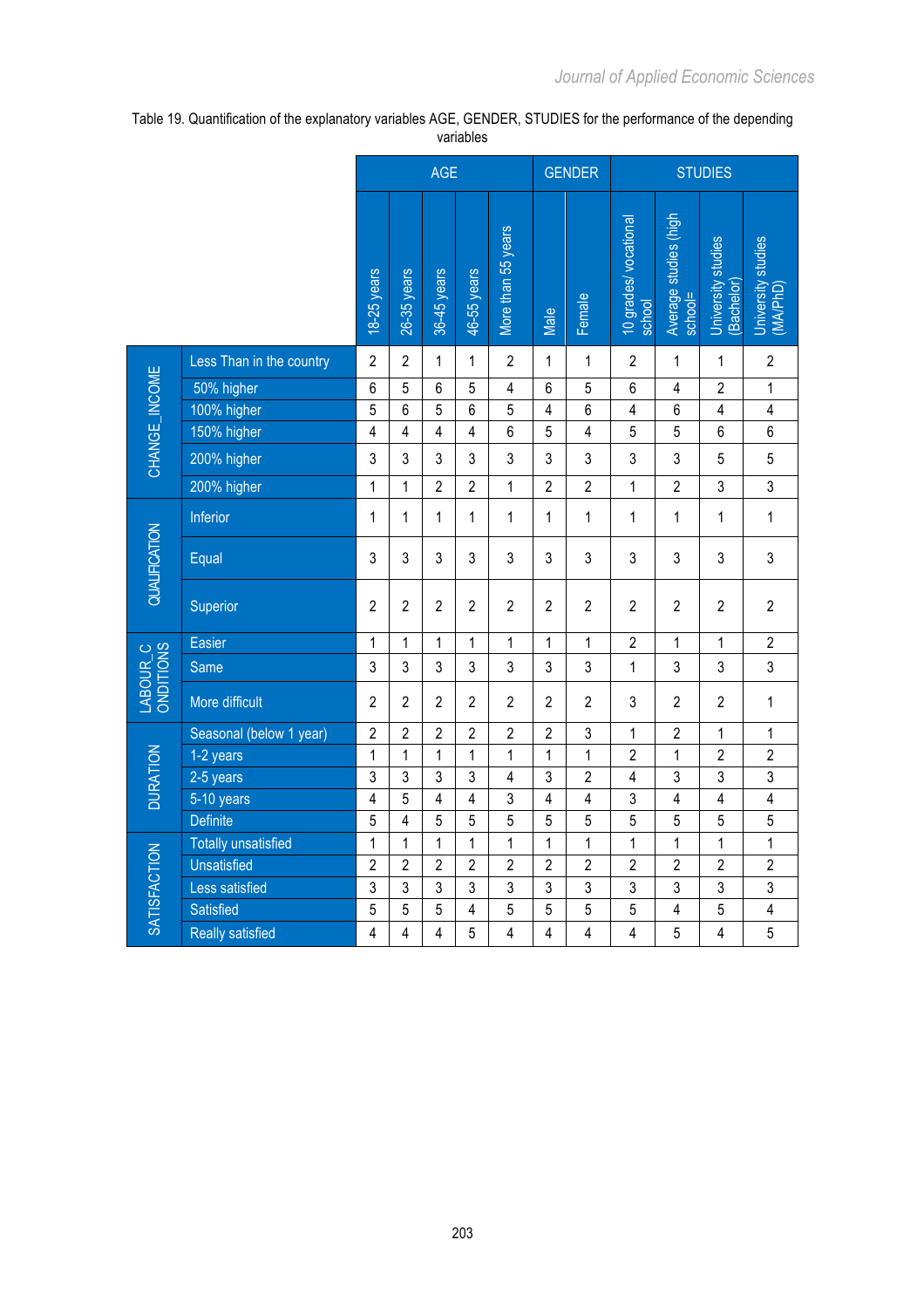Table 20. Quantification of the explanatory variables INCOME, SENIORITY for the performance of the dependent variables

|                       |                            | <b>INCOME</b>         |                     |                     |                    | <b>SENIORITY</b>        |                |                         |                         |  |
|-----------------------|----------------------------|-----------------------|---------------------|---------------------|--------------------|-------------------------|----------------|-------------------------|-------------------------|--|
|                       |                            | Less than de 2000 lei | 2001 lei - 2500 lei | 2501 lei - 3500 lei | More than 3501 lei | 0-5 years               | $5-10$ years   | $10-20$ years           | More than 20 years      |  |
|                       | Less than in the country   | 1                     | 1                   | $\mathbf{1}$        | $\mathbf 1$        | 1                       | 1              | $\mathbf{1}$            | $\mathbf 1$             |  |
|                       | 50% higher                 | $6\phantom{1}$        | 5                   | 5                   | $\mathfrak{Z}$     | 6                       | 5              | $\overline{\mathbf{4}}$ | $\overline{\mathbf{4}}$ |  |
|                       | 100% higher                | 5                     | 6                   | 6                   | $\sqrt{5}$         | 5                       | $6\phantom{a}$ | $\sqrt{5}$              | 6                       |  |
| CHANGE_INCOME         | 150% higher                | 3                     | $\mathfrak{S}$      | 3                   | $\overline{4}$     | $\overline{\mathbf{4}}$ | $\overline{4}$ | $\,6\,$                 | 5                       |  |
|                       | 200% higher                | 4                     | $\overline{4}$      | 4                   | $\,6\,$            | 3                       | 3              | 3                       | $\mathsf 3$             |  |
|                       | 200% higher                | $\overline{2}$        | $\overline{2}$      | $\overline{2}$      | $\overline{2}$     | $\overline{2}$          | $\overline{2}$ | $\overline{2}$          | $\overline{2}$          |  |
| QUALIFICATION         | Inferior                   | 1                     | $\mathbf{1}$        | 1                   | $\mathbf{1}$       | 1                       | 1              | $\mathbf{1}$            | 1                       |  |
|                       | Equal                      | 3                     | 3                   | 3                   | 3                  | 3                       | 3              | 3                       | $\mathsf 3$             |  |
|                       | Superior                   | $\overline{2}$        | $\overline{2}$      | $\overline{2}$      | $\overline{2}$     | $\overline{2}$          | $\overline{c}$ | $\overline{2}$          | $\sqrt{2}$              |  |
|                       | Easier                     | 1                     | $\overline{2}$      | $\overline{2}$      | 1                  | $\overline{2}$          | 1              | $\overline{2}$          | $\overline{2}$          |  |
| LABOUR_C<br>ONDITIONS | Same                       | 3                     | 3                   | 3                   | 3                  | 3                       | 3              | $\mathfrak{Z}$          | $\mathsf 3$             |  |
|                       | More difficult             | $\overline{2}$        | $\mathbf{1}$        | $\mathbf 1$         | $\overline{2}$     | 1                       | $\overline{2}$ | $\mathbf{1}$            | $\mathbf 1$             |  |
|                       | Seasonal (under 1 year)    | 4                     | $\overline{4}$      | $\mathbf 1$         | 1                  | $\overline{c}$          | $\overline{c}$ | $\overline{2}$          | $\overline{2}$          |  |
|                       | 1-2 years                  | 1                     | $\mathbf 1$         | $\overline{2}$      | $\mathbf{2}$       | 1                       | 1              | $\mathbf 1$             | 1                       |  |
| <b>DURATION</b>       | 2-5 years                  | $\overline{2}$        | $\overline{2}$      | 3                   | 3                  | 3                       | 3              | $\overline{\mathbf{4}}$ | 3                       |  |
|                       | 5-10 years                 | 3                     | 3                   | 4                   | $\overline{4}$     | 4                       | $\overline{4}$ | $\mathsf 3$             | 4                       |  |
|                       | Definite                   | 5                     | 5                   | $\sqrt{5}$          | $\sqrt{5}$         | 5                       | 5              | $\sqrt{5}$              | $\sqrt{5}$              |  |
| <b>SATISFACTION</b>   | <b>Totally unsatisfied</b> | $\mathbf{1}$          | $\mathbf{1}$        | $\mathbf{1}$        | $\mathbf{1}$       | $\mathbf{1}$            | $\mathbf{1}$   | $\mathbf{1}$            | $\mathbf{1}$            |  |
|                       | Unsatisfied                | $\overline{2}$        | $\overline{2}$      | $\overline{2}$      | $\overline{2}$     | $\overline{2}$          | $\overline{2}$ | $\overline{2}$          | $\overline{c}$          |  |
|                       | Less satisfied             | $\mathfrak{S}$        | $\mathfrak{Z}$      | $\mathfrak{S}$      | $\mathfrak{S}$     | 3                       | $\mathfrak{S}$ | $\mathfrak{S}$          | $\mathfrak{Z}$          |  |
|                       | Satisfied                  | 5                     | 5                   | 5                   | $\overline{4}$     | 5                       | 5              | $\sqrt{5}$              | 5                       |  |
|                       | Very satisfied             | 4                     | $\overline{4}$      | $\overline{4}$      | 5                  | 4                       | 4              | 4                       | $\overline{4}$          |  |

*Source*: own calculations, using SPSS

## **Conclusion**

From the analysis of the results obtained, we can extract a series of relevant conclusions regarding the expectations of the Romanian migrants. Therefore, if we were to sketch a general robot portrait of a Romanian migrant, this would likely have the age between 25 - 36 years, masculine with average studies, with an income level of 2000 lei and a seniority in work of 0-5 years.

Analyzing the dependent variable CHANGE\_INCOME we can notice that based on AGE there is also a higher probability to obtain a higher income than in Romania, variation from a growth of 50% (for the category 18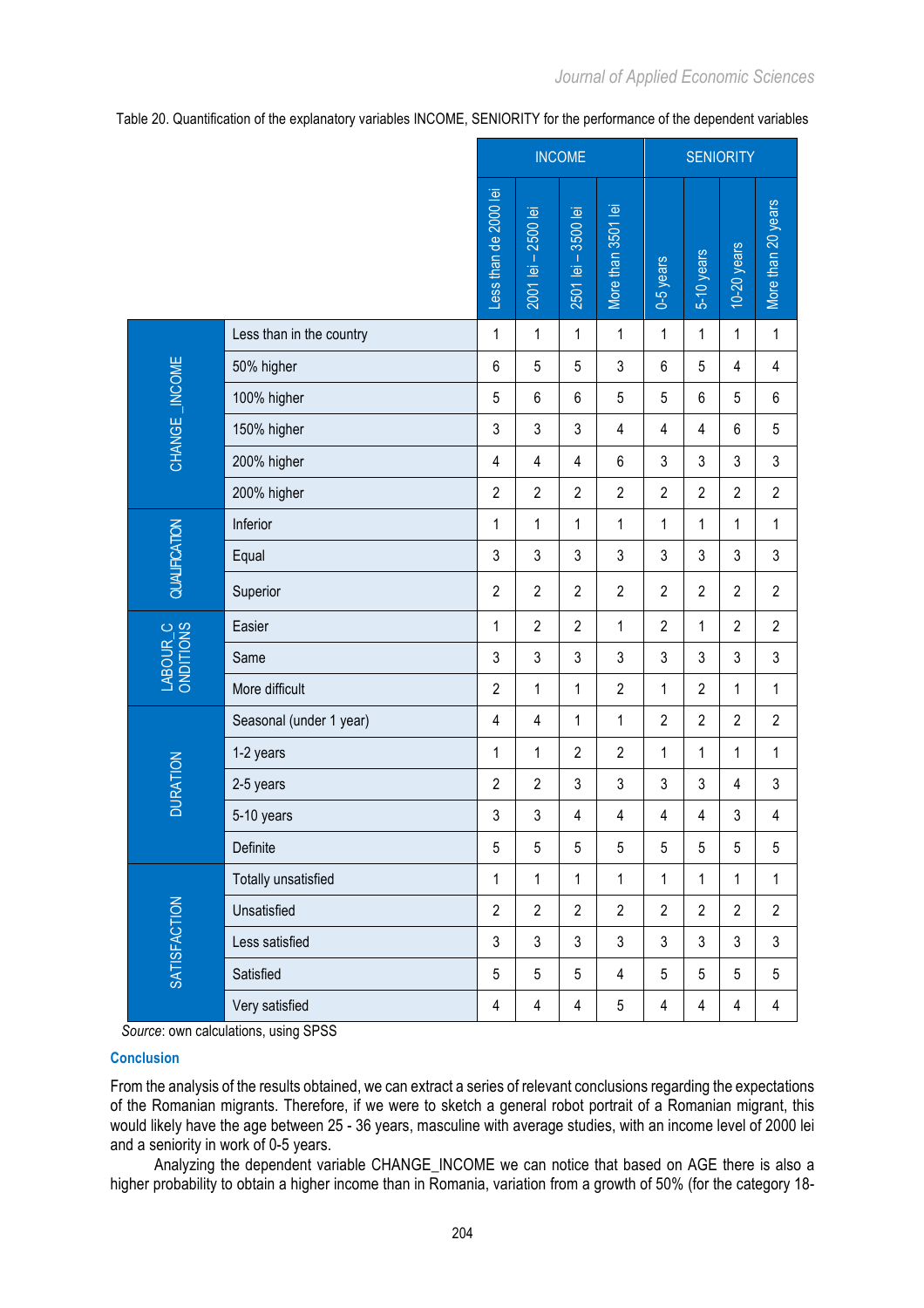25 years and 36 - 45 years), up to a growth of 150% (for migrants above 55 years). Based on GENDER, the masculine persons have the highest probability to obtain a growth of the income after the transfer with 50%, and the females have the highest odd of obtaining a growth of the income with 100%. Based on the variable STUDIES, the migrants can expect to get a growth of the income after the transfer abroad directly proportional with the level of the graduated studies in the country, starting from a plus of 150% for the university graduates (Bachelor and MA/PhD). At the same time the same direct proportionality is in the case of the variable INCOME, the migrants are likely to expect a growth of the income after transfer of 50% for the ones registering a level of the income in the country up to 2000 lei, up to a growth of 200% of the income after transfer for the migrants with an income level of more than 3501 lei. Regarding SENIORITY, the highest growth of the income after transfer (150% higher) goes to the migrant category with a seniority in work of 10-20 years.

Regarding the depending variables QUALIFICATION and LABOUR\_CONDITIONS, we notice the fact that irrespective of the category of the explanatory variables, it is more likely that the migrants in Romania to keep the same level of qualification they had before the transfer abroad and to find the same working conditions after transfer, differences between the explanatory variable categories being minimal, alternating only the secondary probabilities.

Regarding the analysis of the variable DURATION we notice that along with the decision of a transfer abroad, most of the times the duration of the transfer is definite, irrespective of the angle of the analysis of the explanatory variables. For each of these variables there is a series of particularities regarding the estimated level of the odds, but without changing the general trend.

At the same time, regarding the dependent variable SATISFACTION, we notice almost the same degree of satisfaction (that is"satisfied") for the vast majority of the criteria of the explanatory variables, with small exceptions. At the same time, for a detailed analysis, we notice that the satisfaction degree after transfer is maximum (respectively "very satisfied") for the migrants aged between 46-55 years, graduating from 10 grades/vocational school or university studies (Bachelor) and having a higher than 3501 lei level of the income after the transfer abroad.

In consequence we notice significant changes on the level of the perceptions, the life standard, the level of the incomes and especially of the integration and the development perspectives of the individuals deciding that the labor market mobility might provide them in the future a higher living standard. Their profile is also important because it launches challenges for all the important political and organizational factors regarding the creation and implementation of coherent policies which should reduce the negative effects of the mobility phenomenon and of the workforce migration, both for the host countries and for the workforce issuing countries.

### **References**

- [1] Avram, C., Pîrvu, G., Radu, R.C., and Gruescu, R.C. 2007. *Romania and the Demands of European Integration*, Alma Publishing House, Craiova
- [2] Bădîrcea, R., Manta, A., Pîrvu, R., and Florea, N. 2016. Banking integration in European context*. Amfiteatru Economic Journal,* 18(42): 317-334.
- [3] Bonin, H., Eichhorst, W., Florman, C., Hansen, M.O., Skiöld, L., Stuhler, J., Tatsiramos, K., Thomasen, H., Zimmermann, K., 2008. Geographic mobility in the European Union: Optimizing its economic and social benefits, *Research Reports No 19*, Institute of Labor Economics (IZA).
- [4] Cannizzaro, S., Corinto, G.L., 2012. Can the horticultural district in south-east Sicily benefit from migrant workers to achieve an efficient internationalization pattern? *New Medit no. 3: 59-65*.
- [5] Cojocaru, T.M., *et al*. 2021. Econometric research regarding the expectations of the Romanian emigrants. Part I, *Journal of Applied Economic Sciences*, Volume XV, Winter, 4(70): 878-892.
- [6] Cojocaru, T.M. 2020. Qualitative research on the social, economic and demographic implications of labor mobility. *Journal of Applied Economic Sciences*, Volume XV, Fall 3(69): 692-714, Fall. DOI: https://doi.org/10.14505/jaes.v15.3(69).17. Available at: http://cesmaa.org/Docs/JAES-Volume-XV-Issue-369- Fall-2020.pdf
- [7] Ederveen, S., Nahuis, R., Parikh, A., 2005. Labor mobility and regional disparities: The role of female labor participation, *Working Papers 05-31*, *Utrecht School of Economics, 895-913*.
- [8] Gillespie, B.J., 2013. Adolescent behavior and achievement, social capital, and the timing of geographic mobility. *Advances in Life Course Research*, 18: 223–233.